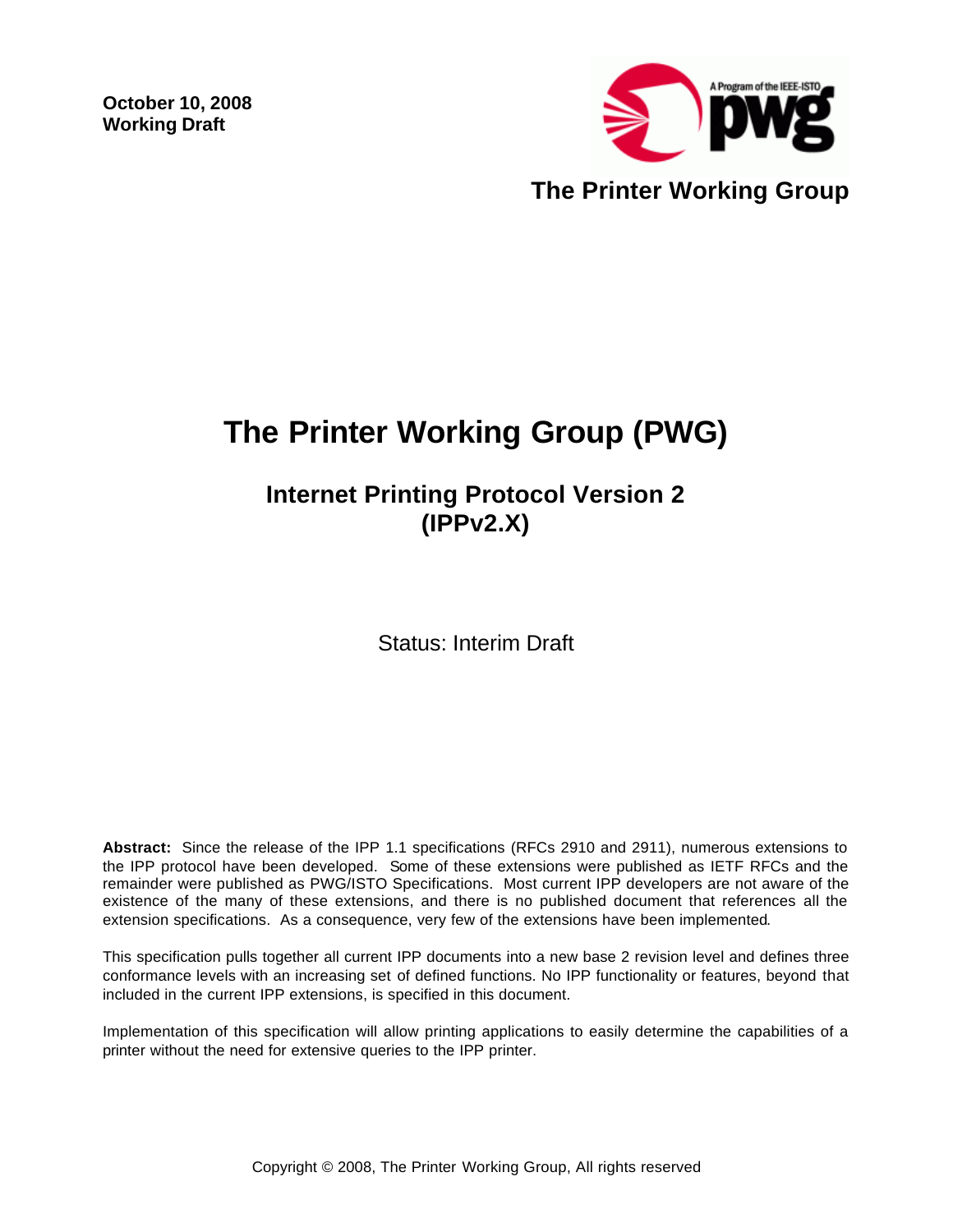#### **Copyright (C) 2008, The Printer Working Group. All rights reserved.**

This document may be copied and furnished to others, and derivative works that comment on, or otherwise explain it or assist in its implementation may be prepared, copied, published and distributed, in whole or in part, without restriction of any kind, provided that the above copyright notice, this paragraph and the title of the Document as referenced below are included on all such copies and derivative works. However, this document itself may not be modified in any way, such as by removing the copyright notice or references to the IEEE-ISTO and the Printer Working Group, a program of the IEEE-ISTO.

Title: Internet Printing Protocol, Version 2

The IEEE-ISTO and the Printer Working Group DISCLAIM ANY AND ALL WARRANTIES, WHETHER EXPRESS OR IMPLIED INCLUDING (WITHOUT LIMITATION) ANY IMPLIED WARRANTIES OF MERCHANTABILITY OR FITNESS FOR A PARTICULAR PURPOSE.

The Printer Working Group, a program of the IEEE-ISTO, reserves the right to make changes to the document without further notice. The document may be updated, replaced or made obsolete by other documents at any time.

The IEEE-ISTO takes no position regarding the validity or scope of any intellectual property or other rights that might be claimed to pertain to the implementation or use of the technology described in this document or the extent to which any license under such rights might or might not be available; neither does it represent that it has made any effort to identify any such rights.

The IEEE-ISTO invites any interested party to bring to its attention any copyrights, patents, or patent applications, or other proprietary rights which may cover technology that may be required to implement the contents of this document. The IEEE-ISTO and its programs shall not be responsible for identifying patents for which a license may be required by a document and/or IEEE-ISTO Industry Group Standard or for conducting inquiries into the legal validity or scope of those patents that are brought to its attention. Inquiries may be submitted to the IEEE-ISTO by e-mail at:

ieee-isto@ieee.org.

The Printer Working Group acknowledges that the IEEE-ISTO (acting itself or through its designees) is, and shall at all times, be the sole entity that may authorize the use of certification marks, trademarks, or other special designations to indicate compliance with these materials.

Use of this document is wholly voluntary. The existence of this document does not imply that there are no other ways to produce, test, measure, purchase, market, or provide other goods and services related to its scope.

This document is available electronically at:

ftp://ftp.pwg.org/pub/pwg/ipp/ippv2-wd/wd-ipp20-20081010.pdf .doc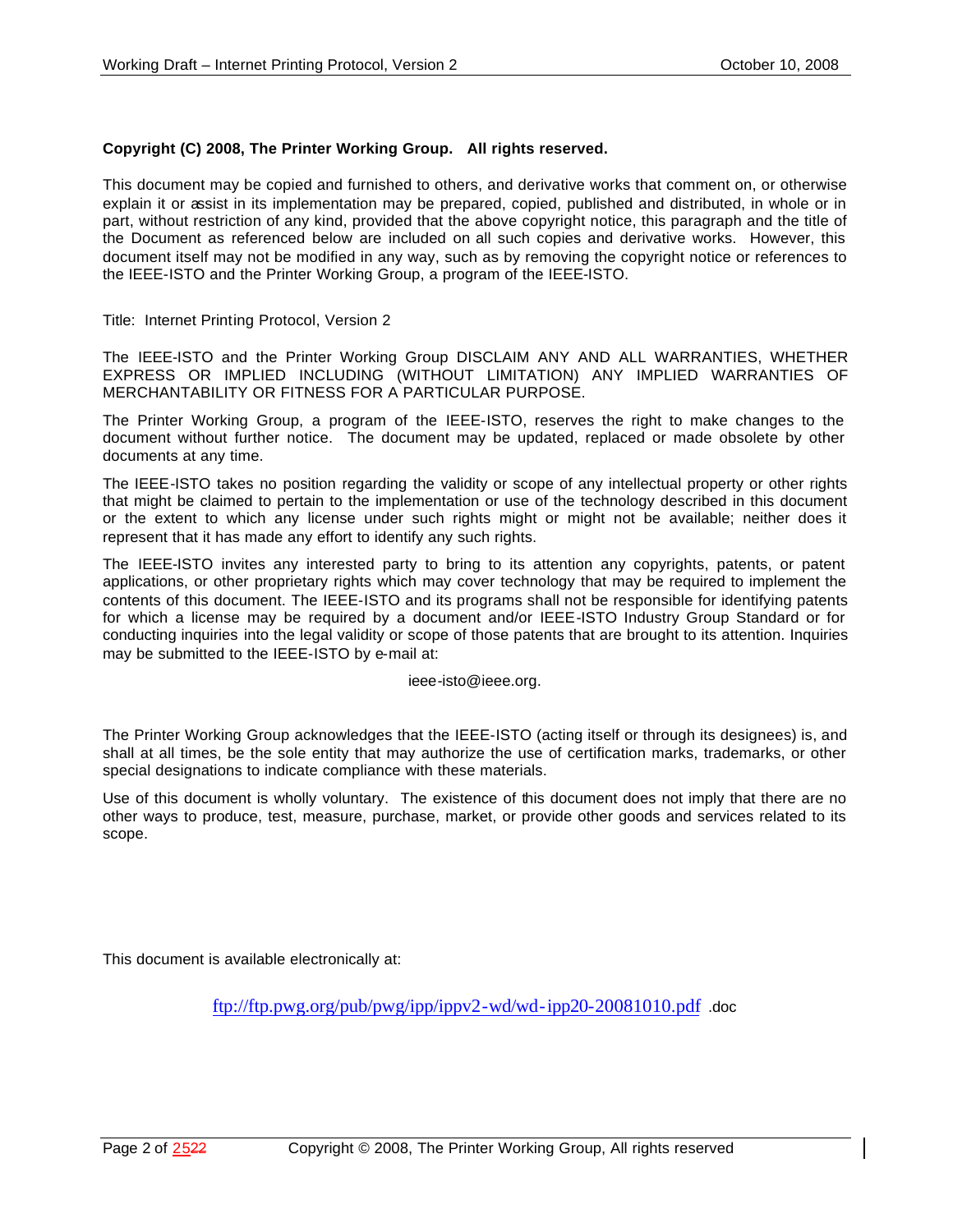#### **About the IEEE-ISTO**

The IEEE-ISTO is a not-for-profit corporation offering industry groups an innovative and flexible operational forum and support services. The IEEE-ISTO provides a forum not only to develop standards, but also to facilitate activities that support the implementation and acceptance of standards in the marketplace. The organization is affiliated with the IEEE (http://www.ieee.org/) and the IEEE Standards Association (http://standards.ieee.org/).

For additional information regarding the IEEE-ISTO and its industry programs visit http://www.ieee-isto.org.

#### **About the IEEE-ISTO PWG**

The Printer Working Group (or PWG) is a Program of the IEEE Industry Standards and Technology Organization (ISTO) with member organizations including printer manufacturers, print server developers, operating system providers, network operating systems providers, network connectivity vendors, and print management application developers. The group is chartered to make printers and the applications and operating systems supporting them work together better. All references to the PWG in this document implicitly mean "The Printer Working Group, a Program of the IEEE ISTO." In order to meet this objective, the PWG will document the results of their work as open standards that define print related protocols, interfaces, procedures and conventions. Printer manufacturers and vendors of printer related software will benefit from the interoperability provided by voluntary conformance to these standards.

In general, a PWG standard is a specification that is stable, well understood, and is technically competent, has multiple, independent and interoperable implementations with substantial operational experience, and enjoys significant public support.

For additional information regarding the Printer Working Group visit: http://www.pwg.org

#### **Contact information:**

The Printer Working Group c/o The IEEE Industry Standards and Technology Organization 445 Hoes Lane Piscataway, NJ 08854 USA

IPP Web Page:

http://www.pwg.org/ipp/

IPP Mailing List:

ipp@pwg.org

Instructions for subscribing to the IPP mailing list can be found at the following link: http://www.pwg.org/mailhelp.html

Implementers of this specification are encouraged to join the IPP Mailing List in order to participate in any discussions of the specification. Suggested additions, changes, or clarification to this specification, should be sent to the IPP Mailing list for consideration.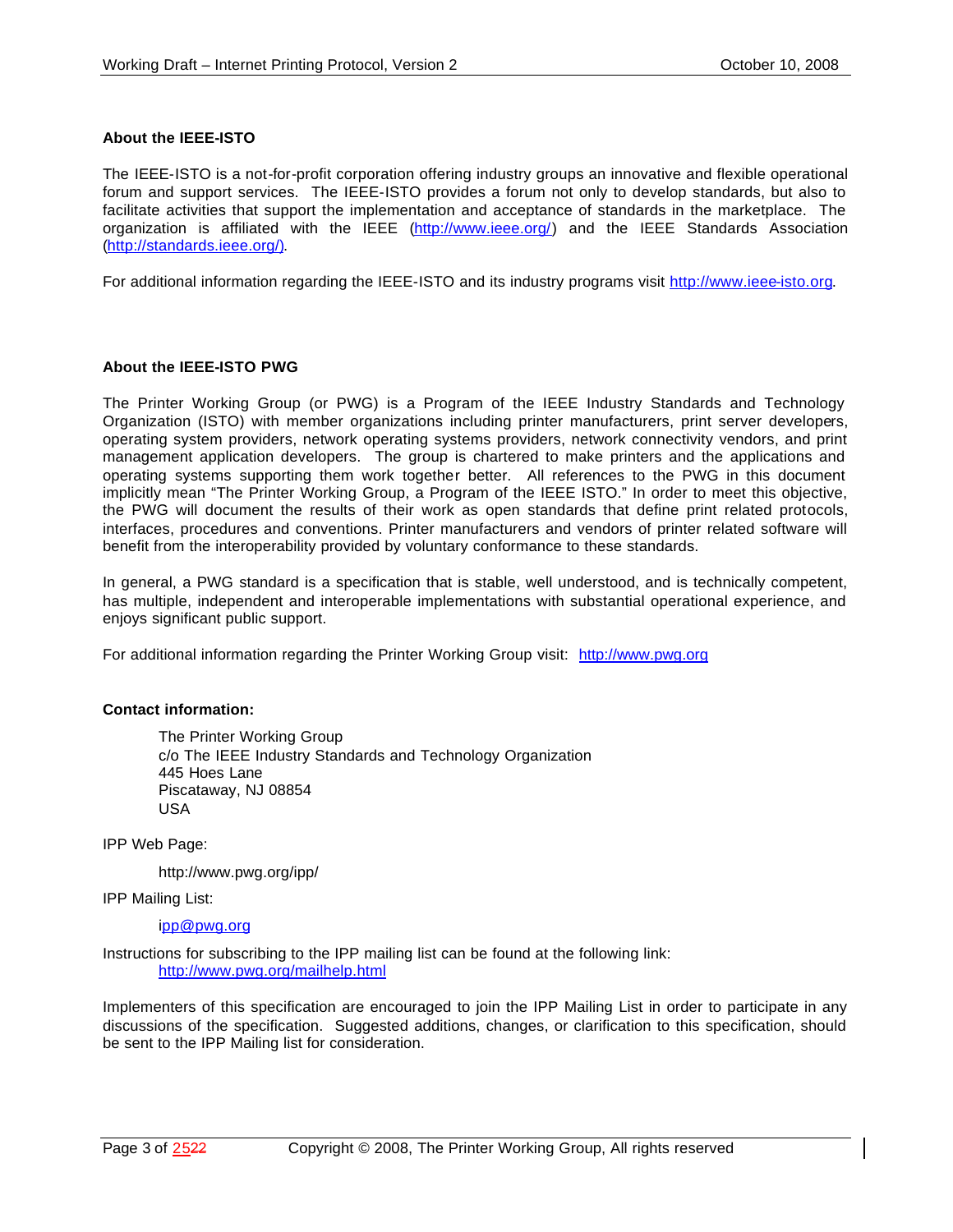# **Table of Contents**

| <del>Kequirement</del>                 |    |
|----------------------------------------|----|
| <u>Rationale for IPP/2 0</u>           |    |
| <b>Lise Model</b>                      |    |
| <b>IPPv2.0 Printer</b>                 |    |
| Printer                                |    |
| 3.2.3. IPPv2.2 Printer                 |    |
| <b>IPP Standards</b>                   |    |
| Version 1.0                            |    |
| 2 Version 1.1                          |    |
| 3 Version 2.0                          |    |
| 4 Version 2.1                          |    |
| 4.5 Version 2.2                        | g  |
| <b>5 IPP Operations</b>                |    |
| <b>5.1 Current Required Operations</b> | g  |
| 5.2 Version 2.0 Operations             | 10 |
|                                        |    |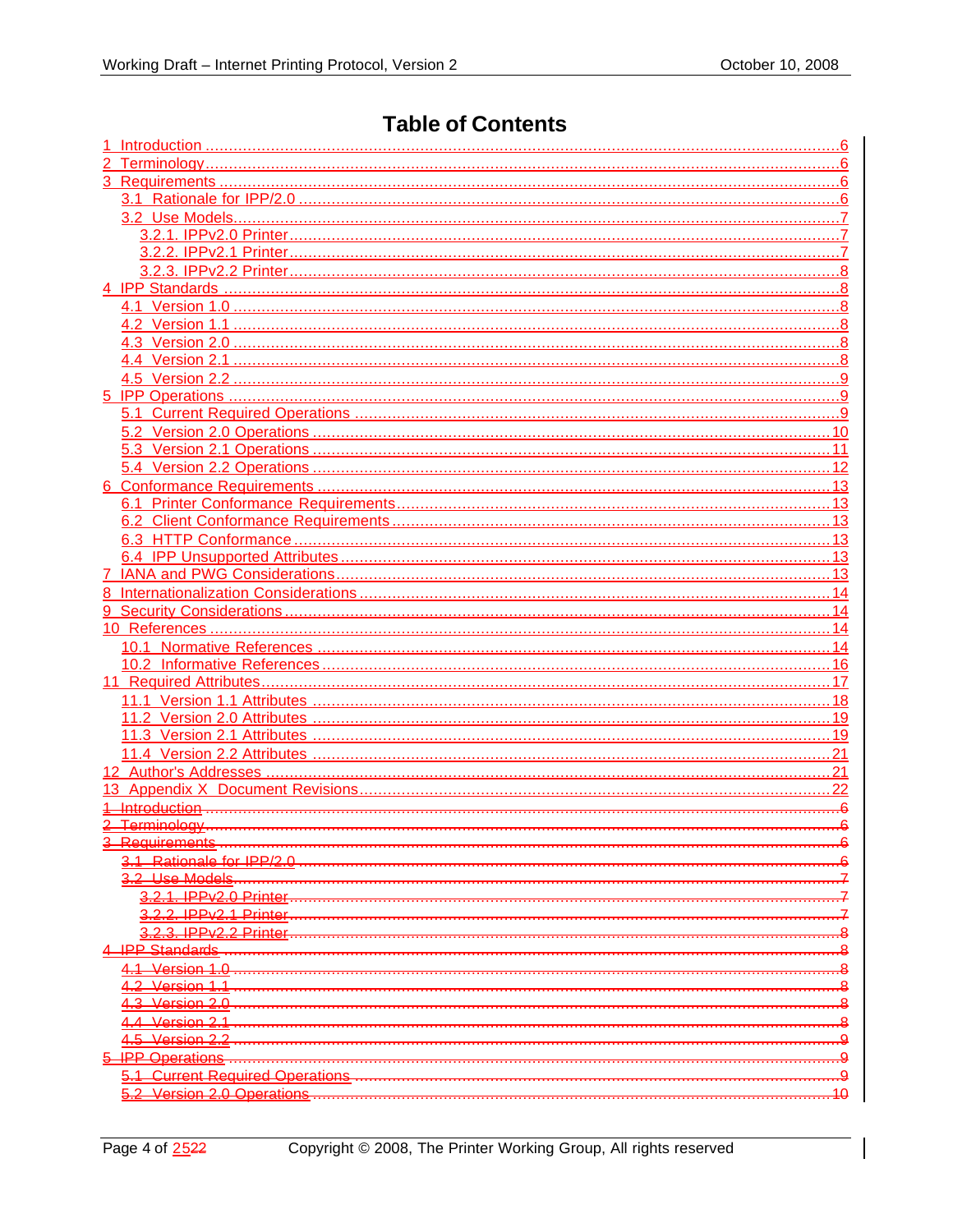| <del>_Operatio<u>ns</u> </del><br>lareinn.<br><b>BELLEVILLE CONTROL</b>    |   |
|----------------------------------------------------------------------------|---|
| <u> Version 2.2 Operations …………</u><br><del>. .</del>                      | ◠ |
| :∩nf∩rman∩e Requirements<br>6                                              | ◠ |
| Printer Conformance Requirements                                           |   |
| Client Conformance Requirements…………                                        |   |
| Ф                                                                          |   |
| D<br>Unsupported Attributes……………<br><b>The Contract</b>                    |   |
| ທທລ<br>Considerations<br><del>.</del>                                      |   |
| <u> Internationalization Considerations</u>                                |   |
| <u>Security Considerations…</u>                                            |   |
| References                                                                 |   |
| <u>Normative References</u>                                                |   |
| . <del>.</del><br>Informative References                                   |   |
| $+ - -$<br>D<br>Attributae<br><b>ANUITAN</b><br><del>.</del>               |   |
| . <del>ttr<u>ibutes</u> </del><br>חרוסי                                    | റ |
| <b>Service</b><br>$\Delta$ reinn<br>ttributae                              | c |
| <del>.</del><br><u>Attributac</u><br>′∆rei∩n                               |   |
| <del>הר סטוטטוווור בה</del><br>Addresses                                   |   |
| <del>a Auurooooo </del><br>Revisions<br><b>Document</b><br><b>Innandiv</b> |   |
| <del>Apponum A</del><br><b>EXPANDIMENT</b>                                 |   |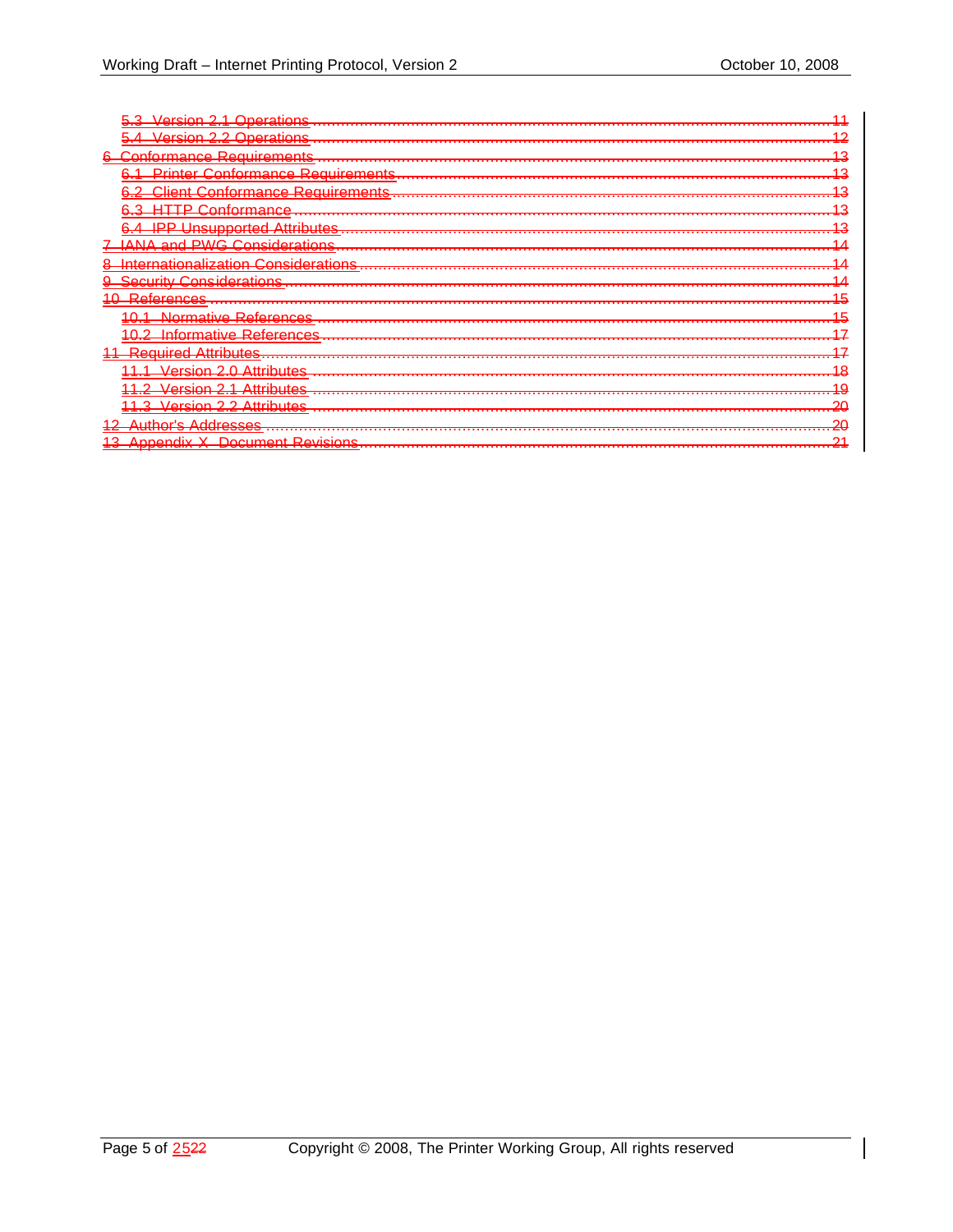# **1 Introduction**

The original IPP 1.0 protocol specifications, [RFC2565] and [RFC 2566], were published by the IETF in April 1999. The subsequent IPP 1.1 protocol specifications, [RFC2910] and [RFC2911], followed in September 2000. Since the release of IPP 1.1, an additional 15 IPP extension specifications have been published. Seven of these extension specifications were published by the IETF and the remaining eight were published as PWG/ISTO specifications.

The purpose of this document is to provide a single reference to all the existing IPP specifications and to define a new set of IPP versions to provide a simple reference to the capabilities of an IPP printer relative to the support of the printer to the IPP extension specifications. The classification of interoperable function sets are defined in section 2, Terminology.

# **2 Terminology**

This section defines the following terms that are used throughout this document:

Capitalized terms, such as MUST, MUST NOT, REQUIRED, SHOULD, SHOULD NOT, MAY, NEED NOT, and OPTIONAL, have special meaning relating to conformance as defined in RFC 2119 [RFC2119]. If an implementation supports an IPP version defined in this document, then these terms apply; otherwise, they do not. These terms define conformance to this document only; they do not affect conformance to other documents, unless explicitly stated otherwise.

**IPPv2.0** – This IPP function set definition is guided by an environment where a small number of users are normally physically located very close to the device. The device is typically a low speed printer or MFD with a limited feature set geared to the requirements of a small group of users. Routine maintenance, such as loading paper and clearing paper jams, is usually performed by the current user. The configuration of the printer for special jobs, such as the need for a unique paper size or color, is also handled by the user requiring the configuration.

**IPPv2.1** – This IPP function set definition is guided by an environment with more users, and devices with higher speed, and higher duty cycle rating than a IPPv2.0 Printer, but the primary difference is in the features, location, and maintenance of the device. A IPPv2.1 printer is normally located in a central location with most users not physically close. The user's access to the printer may be limited and maintenance is only performed by assigned personnel. Features such as paper size and type are normally fixed and not easily modified for special use. IPPv2.1 printers tend to have more post-processing features, such as punching, folding, stapling, etc., than IPPv2.0 printers.

**IPPv2.2** – This IPP function set definition is guided by an environment with high speed and a very high duty cycle devices compared to the IPPv2.0 and IPPv2.1. One example of this environment is a data center where jobs are centrally scheduled rather than sent ad-hoc from a group of users. This class of printer is expected to consume significantly more supplies such as paper, toner, etc, and memory capacity than the other classes.

# **3 Requirements**

# **3.1 Rationale for IPP/2.0**

The Printer MIB v2 [RFC3805] and Port Monitor MIB [PWG5107.1] define:

- (a) Model of Print Devices
- (b) Operations for Print Devices
	- prtGeneralReset
	- prtConsoleDisable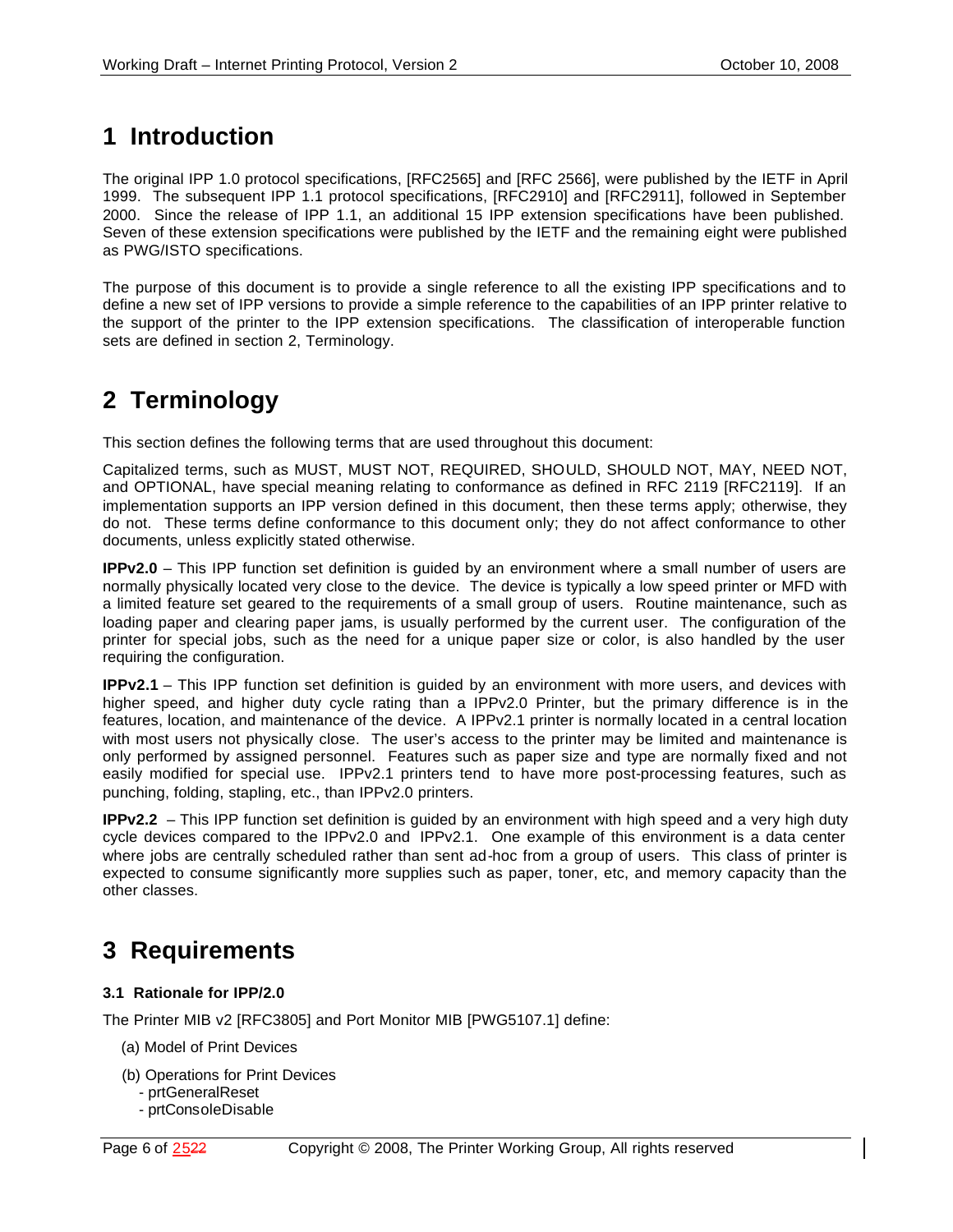- (c) Groups of simple attributes for Print Devices
	- prtInputTable --> prtInputName
	- ppmPortTable --> ppmPortServiceNameOrURI
- (d) Conformance requirements for implementations of Printer MIB v2 and Port Monitor MIB

The IPP/1.1 Model and Semantics [RFC2911] defines:

- (a) Model of Print Services, Print Devices, and Print Jobs
- (b) Operations for Print Services and Print Jobs
	- Pause-Printer
	- Print-Job
- (c) Attributes for Print Services and Print Jobs
	- printer-location
	- job-id
- (d) Conformance requirements for implementations of IPP/1.1

The IPP/1.1 Encoding and Transport [RFC2910] defines:

- (a) Protocol Bindings for IPP/1.1
	- HTTP with optional upgrade to TLS
- (b) Mappings of operations for Print Services and Print Jobs.
- (c) Conformance requirements for implementations of IPP/1.1

Later IETF and PWG standards-track specifications defined 14 IPP/1.1 extensions including:

- (a) New operations
	- Set-Printer-Attributes [RFC3380]
	- Resume-Job [RFC3998]
- (b) New attribute syntaxes - collection [RFC3382]
- (c) New objects
	- Subscription [RFC3995]
	- Document [PWG5100.5]

Current printers often support functionality standardized in these IPP/1.1 extensions (in a proprietary manner). In order to support user requirements for advanced printing functionality, there is a clear need to standardize profiles of these IPP/1.1 extensions for reliable interoperability and to encourage adoption of IPP-based infrastructure.

# **3.2 Use Models**

See the guiding principles of IPPv2.0, IPPv2.1, and IPPv2.2 function sets in section 2, Terminology.

# **3.2.1. IPPv2.0 Printer**

Alice, Bob, and Charlie are graphic artists who share a printer down the hall. They all load paper when needed. Alice and Bob have convinced Charlie that he should load the toner cartridges. But they do use many paper sizes - they need PWG Media Standardized Names [PWG5101.1] used in the IPP 'media' attribute. And they print lots of thumbnails of graphic images - they need standard IPP document formats.

# **3.2.2. IPPv2.1 Printer**

Joe and his colleagues send large documents to a printer in a building across the street in a 'glasshouse' with some web servers.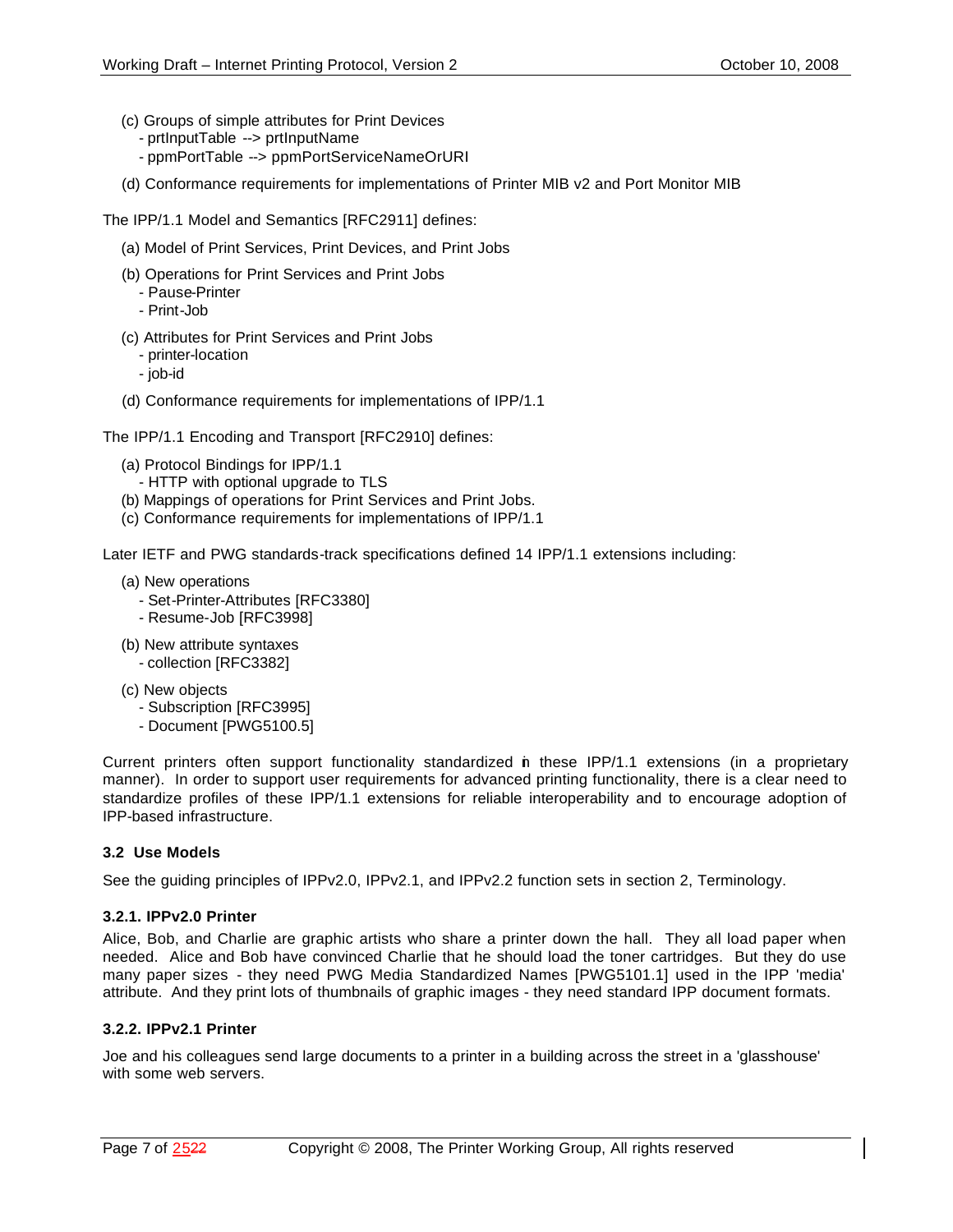Both Joe and the operator Sue in the glasshouse manage lots of jobs - they need to hold and release jobs. Joe wants to keep track of his jobs - he needs to subscribe for job events.

Sue is expected to manage several printers - she needs to enable and disable printers (i.e., enable/disable accepting new jobs over input channels).

#### **3.2.3. IPPv2.2 Printer**

Louise works in Accounting for a big wholesaler in Kansas City. She sends variable data jobs (e.g., different user names, user addresses, and balance owed amounts formatted onto a pre-printed form) to a printer in Chicago.

Her friend Sam is a night-shift operator in Chicago. Sam has to make sure that job resources (e.g., the preprinted forms for Louise's jobs) are loaded when needed - he often needs to pause the printer after the current job.

# **4 IPP Standards**

This section defines the IPP standards supported at each IPP version level. Each version level must support the complete required functionality of all lower versions.

#### **4.1 Version 1.0**

RFC 2565 Internet Printing Protocol/1.0: Encoding and Transport (April 1999)

RFC 2566 Internet Printing Protocol/1.0: Model and Semantics (April 1999)

#### **4.2 Version 1.1**

The version 1.1 documents supersede and obsolete the IPP version 1.0 protocol specifications.

RFC 2910 Internet Printing Protocol/1.1: Encoding and Transport (September 2000)

RFC 2911 Internet Printing Protocol/1.1: Model and Semantics (September 2000)

RFC 3510 Internet Printing Protocol: IPP URL Scheme (April 2003)

#### **4.3 Version 2.0**

The IPPv2.0 printer shall support the IPP specifications defined for IPPv1.1 plus the following.

PWG 5100.1 Internet Printing Protocol: "finishings" attribute values extension (February 2001)

PWG 5100.2 Internet Printing Protocol: "output-bin" attribute extension (February 2001)

PWG 5101.1 PWG Standard for Media Size Names (February 2002)

#### **4.4 Version 2.1**

The IPPv2.1 printer shall support the IPP specifications defined for IPPv2.0 plus the following.

RFC 3380 Internet Printing Protocol: Job and Printer Set Operations (September 2002)

RFC 3381 Internet Printing Protocol: Job Progress Attributes (September 2002)

RFC 3382 The 'collection' Attribute Syntax (September 2002)

RFC 3995 Internet Printing Protocol: Event Notifications and Subscriptions (March 2005)

RFC 3996 Internet Printing Protocol: The 'ippget' Delivery Method for Event Notifications (March 2005)

RFC 3998 Internet Printing Protocol: Job and Printer Administrative Operations (March 2005)

PWG 5100.7 Internet Printing Protocol: Job Extensions (October 2003)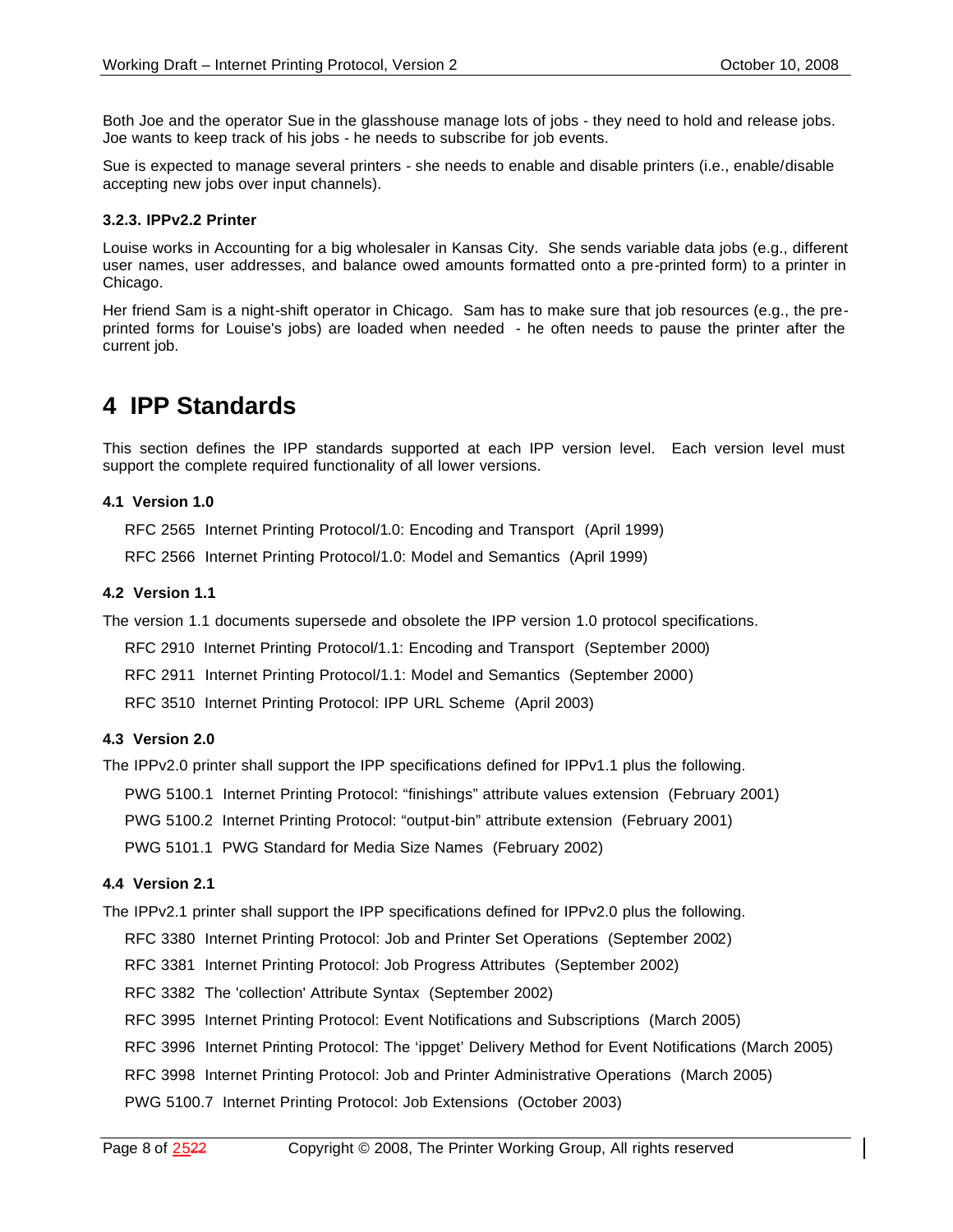#### **4.5 Version 2.2**

The IPPv2.2 printer shall support the IPP specifications defined for IPPv2.1 plus the following.

- PWG 5100.3 Internet Printing Protocol: Production Printing Attributes Set 1 (February 2001)
- PWG 5100.5 Internet Printing Protocol: Document Object (October 2003)
- PWG 5100.6 Internet Printing Protocol: Page Overrides (October 2003)
- PWG 5100.8 Internet Printing Protocol: "-actual" Attributes (March 2003)

# **5 IPP Operations**

IPP version 2.X also defines specific support requirements for the IPP Operations defined in the various IPP specifications. Many IPP Operations are currently defined in their source specifications as optional and, if they were to remain optional, the desired interoperability would not be achieved. This section defines the support requirements for each currently optional IPP Operation based upon the associated group.

#### **5.1 Current Required Operations**

The following IPP Operations are specified as required in their respective defining documents. For IPPv2.X implementations, these operations shall also be required if the defining specification is included in the specific 2.X version implemented.

| <b>Code</b> | <b>Operation Name</b>        | <b>Source</b>   |
|-------------|------------------------------|-----------------|
| 0x0002      | Print-Job                    | <b>RFC 2911</b> |
| 0x0004      | Validate-Job                 | <b>RFC 2911</b> |
| 0x0008      | Cancel-Job                   | <b>RFC 2911</b> |
| 0x0009      | Get-Job-Attributes           | <b>RFC 2911</b> |
| 0x000A      | Get-Jobs                     | <b>RFC 2911</b> |
| 0x000B      | Get-Printer-Attributes       | <b>RFC 2911</b> |
| 0x0016      | Create-Printer-Subscriptions | <b>RFC 3995</b> |
| 0x0018      | Get-Subscription-Attributes  | <b>RFC 3995</b> |
| 0x0019      | Get-Subscriptions            | <b>RFC 3995</b> |
| 0x001A      | Renew-Subscription           | <b>RFC 3995</b> |
| 0x001B      | Cancel-Subscription          | <b>RFC 3995</b> |
| 0x001C      | Get-Notifications            | <b>RFC 3996</b> |
| 0x0033      | Cancel-Document              | PWG 5100.5      |
| 0x0034      | Get-Document-Attributes      | PWG 5100.5      |
| 0x0035      | Get-Documents                | PWG 5100.5      |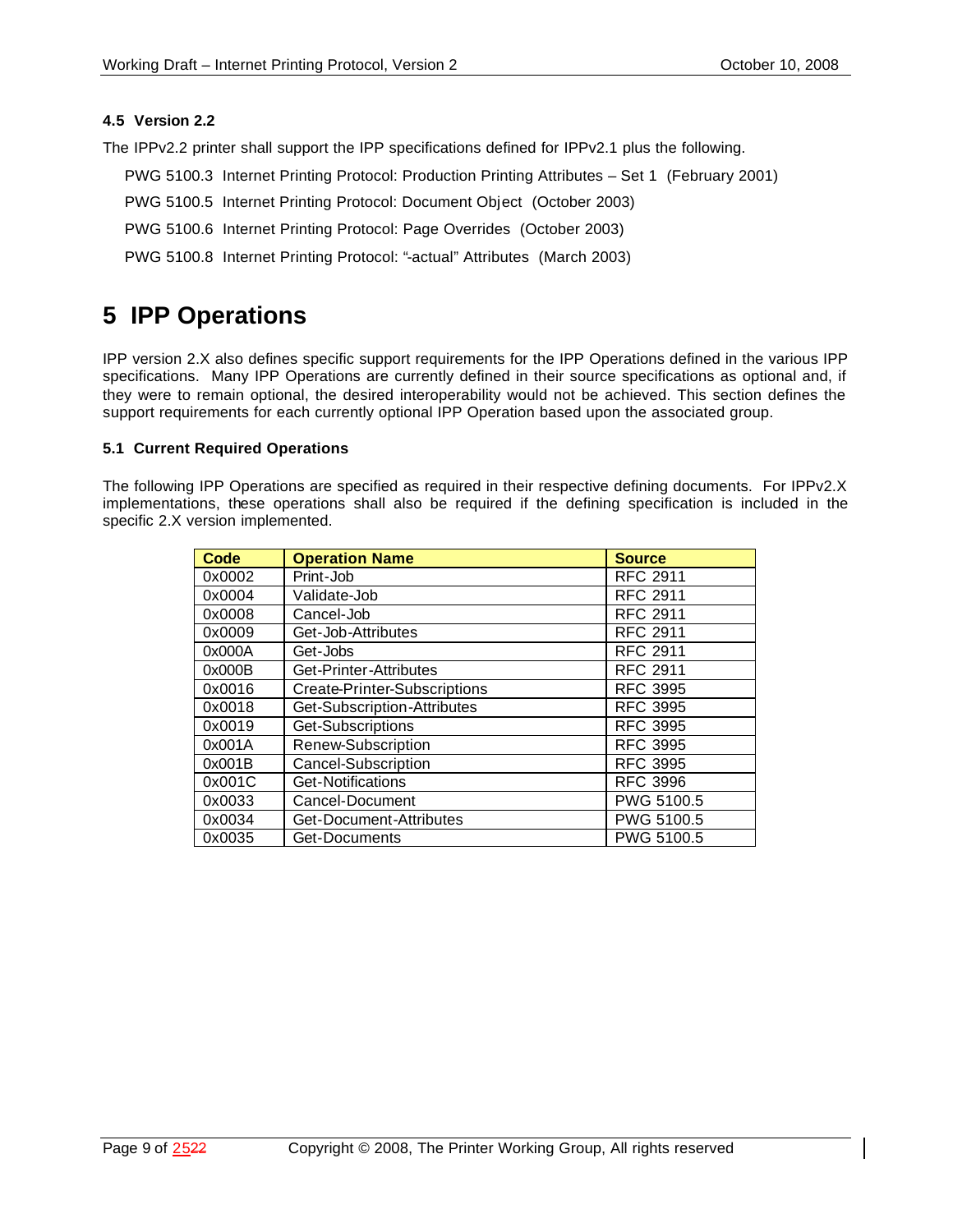# **5.2 Version 2.0 Operations**

The following IPP Operations are included in the defining documents for IPPv2.0. The required support for each IPP Operation in a V2.0 implementation is defined as follows. Note that a V2.0 implementation may also include support for additional IPP operations other than specified in this list.

| <b>Code</b> | <b>Operation Name</b>  | <b>Source</b>   | <b>Support</b> |
|-------------|------------------------|-----------------|----------------|
| 0x0002      | Print-Job              | <b>RFC 2911</b> | required       |
| 0x0003      | Print-URI              | <b>RFC 2911</b> | optional       |
| 0x0004      | Validate-Job           | <b>RFC 2911</b> | required       |
| 0x0005      | Create-Job             | <b>RFC 2911</b> | optional       |
| 0x0006      | Send-Document          | <b>RFC 2911</b> | optional       |
| 0x0007      | Send-URI               | <b>RFC 2911</b> | optional       |
| 0x0008      | Cancel-Job             | <b>RFC 2911</b> | required       |
| 0x0009      | Get-Job-Attributes     | <b>RFC 2911</b> | required       |
| 0x000A      | Get-Jobs               | <b>RFC 2911</b> | required       |
| 0x000B      | Get-Printer-Attributes | <b>RFC 2911</b> | required       |
| 0x000C      | Hold-Job               | <b>RFC 2911</b> | optional       |
| 0x000D      | Release-Job            | <b>RFC 2911</b> | optional       |
| 0x000E      | Restart-Job            | <b>RFC 2911</b> | optional       |
| 0x0010      | Pause-Printer          | <b>RFC 2911</b> | optional       |
| 0x0011      | Resume-Printer         | <b>RFC 2911</b> | optional       |
| 0x0012      | Purge-Jobs             | <b>RFC 2911</b> | optional       |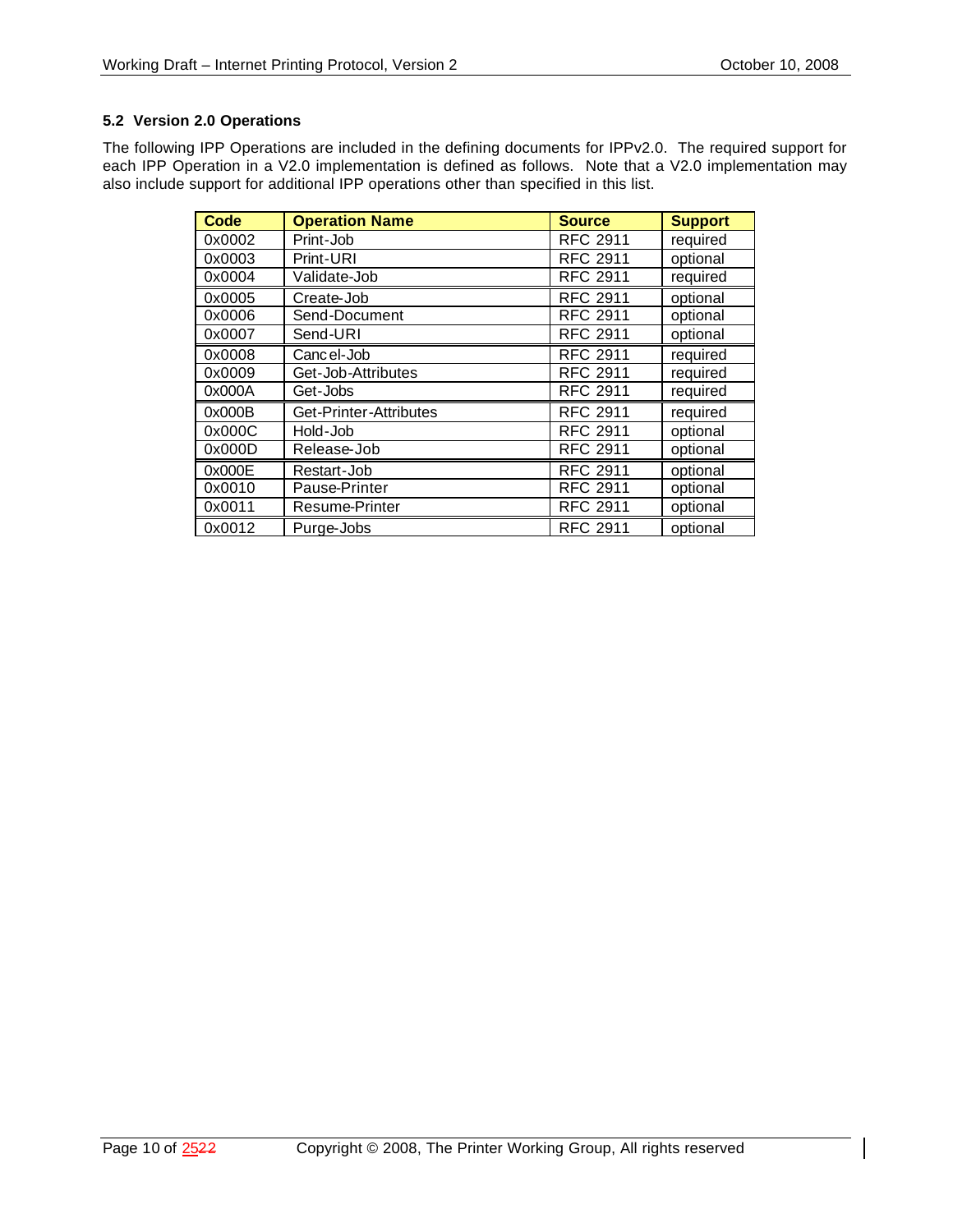# **5.3 Version 2.1 Operations**

The following IPP Operations are included in the defining documents for IPPv2.1. The required support for each IPP Operation in a V2.1 implementation is defined as follows. Note that a V2.1 implementation may also include support for additional IPP operations other than specified in this list.

| <b>Code</b>         | <b>Operation Name</b>           | <b>Source</b>   | <b>Support</b> |
|---------------------|---------------------------------|-----------------|----------------|
| 0x0002              | Print-Job                       | <b>RFC 2911</b> | required       |
| 0x0003              | Print-URI                       | <b>RFC 2911</b> | optional       |
| 0x0004              | Validate-Job                    | <b>RFC 2911</b> | required       |
| 0x0005              | Create-Job                      | <b>RFC 2911</b> | required       |
| 0x0006              | Send-Document                   | <b>RFC 2911</b> | required       |
| 0x0007              | Send-URI                        | <b>RFC 2911</b> | optional       |
| 0x0008              | Cancel-Job                      | <b>RFC 2911</b> | required       |
| 0x0009              | Get-Job-Attributes              | <b>RFC 2911</b> | required       |
| 0x000A              | Get-Jobs                        | <b>RFC 2911</b> | required       |
| 0x000B              | Get-Printer-Attributes          | <b>RFC 2911</b> | required       |
| 0x000C              | Hold-Job                        | <b>RFC 2911</b> | required       |
| 0x000D              | Release-Job                     | <b>RFC 2911</b> | required       |
| 0x000E              | Restart-Job                     | <b>RFC 2911</b> | required       |
| 0x0010              | Pause-Printer                   | <b>RFC 2911</b> | required       |
| 0x0011              | Resume-Printer                  | <b>RFC 2911</b> | required       |
| 0x0012              | Purge-Jobs                      | <b>RFC 2911</b> | required       |
| 0x0013              | Set-Printer-Attributes          | <b>RFC 3380</b> | required       |
| $0x001\overline{4}$ | Set-Job-Attributes              | <b>RFC 3380</b> | required       |
| 0x0015              | Get-Printer-Supported-Values    | <b>RFC 3380</b> | required       |
| 0x0016              | Create-Printer-Subscriptions    | <b>RFC 3995</b> | required       |
| 0x0017              | Create-Job-Subscriptions        | <b>RFC 3995</b> | optional       |
| 0x0018              | Get-Subscription-Attributes     | <b>RFC 3995</b> | required       |
| 0x0019              | Get-Subscriptions               | <b>RFC 3995</b> | required       |
| 0x001A              | Renew-Subscription              | <b>RFC 3995</b> | required       |
| 0x001B              | Cancel-Subscription             | <b>RFC 3995</b> | required       |
| 0x001C              | Get-Notifications               | <b>RFC 3995</b> | required       |
| 0x0022              | Enable-Printer                  | <b>RFC 3998</b> | required       |
| 0x0023              | Disable-Printer                 | <b>RFC 3998</b> | required       |
| 0x0024              | Pause-Printer-After-Current-Job | <b>RFC 3998</b> | optional       |
| 0x0025              | Hold-New-Jobs                   | <b>RFC 3998</b> | optional       |
| 0x0026              | Release-Held-New-Jobs           | <b>RFC 3998</b> | optional       |
| 0x0027              | Deactivate-Printer              | <b>RFC 3998</b> | optional       |
| 0x0028              | Activate-Printer                | <b>RFC 3998</b> | optional       |
| 0x0029              | <b>Restart-Printer</b>          | <b>RFC 3998</b> | optional       |
| 0x002A              | Shutdown-Printer                | <b>RFC 3998</b> | optional       |
| 0x002B              | Startup-Printer                 | <b>RFC 3998</b> | optional       |
| 0x002C              | Reprocess-Job                   | <b>RFC 3998</b> | optional       |
| 0x002D              | Cancel-Current-Job              | <b>RFC 3998</b> | optional       |
| 0x002E              | Suspend-Current-Job             | <b>RFC 3998</b> | optional       |
| 0x002F              | Resume-Job                      | <b>RFC 3998</b> | optional       |
| 0x0030              | Promote-Job                     | <b>RFC 3998</b> | optional       |
| 0x0031              | Schedule-Job-After              | <b>RFC 3998</b> | optional       |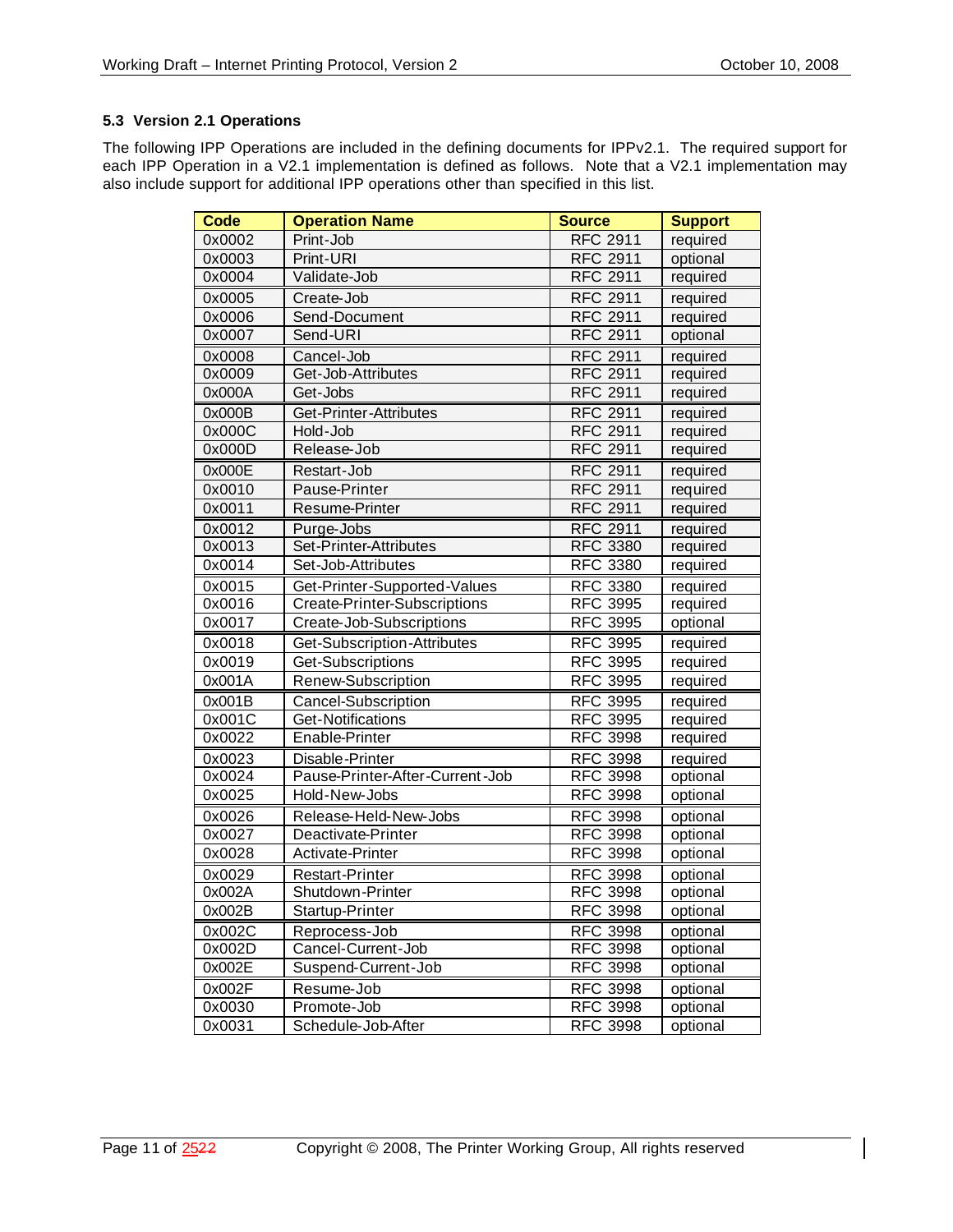# **5.4 Version 2.2 Operations**

The following IPP Operations are included in the defining documents for IPPv2.2. The required support for each IPP Operation in a V2.2 implementation is defined as follows.

| <b>Code</b> | <b>Operation Name</b>           | <b>Source</b>     | <b>Support</b> |
|-------------|---------------------------------|-------------------|----------------|
| 0x0002      | Print-Job                       | <b>RFC 2911</b>   | required       |
| 0x0003      | Print-URI                       | <b>RFC 2911</b>   | optional       |
| 0x0004      | Validate-Job                    | <b>RFC 2911</b>   | required       |
| 0x0005      | Create-Job                      | <b>RFC 2911</b>   | required       |
| 0x0006      | Send-Document                   | <b>RFC 2911</b>   | required       |
| 0x0007      | Send-URI                        | <b>RFC 2911</b>   | optional       |
| 0x0008      | Cancel-Job                      | <b>RFC 2911</b>   | required       |
| 0x0009      | Get-Job-Attributes              | <b>RFC 2911</b>   | required       |
| 0x000A      | Get-Jobs                        | <b>RFC 2911</b>   | required       |
| 0x000B      | Get-Printer-Attributes          | <b>RFC 2911</b>   | required       |
| 0x000C      | Hold-Job                        | <b>RFC 2911</b>   | required       |
| 0x000D      | Release-Job                     | <b>RFC 2911</b>   | required       |
| 0x000E      | Restart-Job                     | <b>RFC 2911</b>   | required       |
| 0x0010      | Pause-Printer                   | <b>RFC 2911</b>   | required       |
| 0x0011      | Resume-Printer                  | <b>RFC 2911</b>   | required       |
| 0x0012      | Purge-Jobs                      | <b>RFC 2911</b>   | required       |
| 0x0013      | Set-Printer-Attributes          | <b>RFC 3380</b>   | required       |
| 0x0014      | Set-Job-Attributes              | <b>RFC 3380</b>   | required       |
| 0x0015      | Get-Printer-Supported-Values    | <b>RFC 3380</b>   | required       |
| 0x0016      | Create-Printer-Subscriptions    | <b>RFC 3995</b>   | required       |
| 0x0017      | Create-Job-Subscriptions        | <b>RFC 3995</b>   | optional       |
| 0x0018      | Get-Subscription-Attributes     | <b>RFC 3995</b>   | required       |
| 0x0019      | Get-Subscriptions               | <b>RFC 3995</b>   | required       |
| 0x001A      | Renew-Subscription              | <b>RFC 3995</b>   | required       |
| 0x001B      | <b>Cancel-Subscription</b>      | <b>RFC 3995</b>   | required       |
| 0x001C      | Get-Notifications               | <b>RFC 3995</b>   | required       |
| 0x0022      | Enable-Printer                  | <b>RFC 3998</b>   | required       |
| 0x0023      | Disable-Printer                 | <b>RFC 3998</b>   | required       |
| 0x0024      | Pause-Printer-After-Current-Job | <b>RFC 3998</b>   | required       |
| 0x0025      | Hold-New-Jobs                   | <b>RFC 3998</b>   | required       |
| 0x0026      | Release-Held-New-Jobs           | <b>RFC 3998</b>   | required       |
| 0x0027      | Deactivate-Printer              | <b>RFC 3998</b>   | required       |
| 0x0028      | Activate-Printer                | <b>RFC 3998</b>   | required       |
| 0x0029      | <b>Restart-Printer</b>          | <b>RFC 3998</b>   | required       |
| 0x002A      | Shutdown-Printer                | <b>RFC 3998</b>   | required       |
| 0x002B      | Startup-Printer                 | RFC 3998          | required       |
| 0x002C      | Reprocess-Job                   | <b>RFC 3998</b>   | optional       |
| 0x002D      | Cancel-Current-Job              | <b>RFC 3998</b>   | required       |
| 0x002E      | Suspend-Current-Job             | <b>RFC 3998</b>   | required       |
| 0x002F      | Resume-Job                      | <b>RFC 3998</b>   | required       |
| 0x0030      | Promote-Job                     | <b>RFC 3998</b>   | required       |
| 0x0031      | Schedule-Job-After              | <b>RFC 3998</b>   | required       |
| 0x0033      | Cancel-Document                 | PWG 5100.5        | required       |
| 0x0034      | Get-Document-Attributes         | PWG 5100.5        | required       |
| 0x0035      | Get-Documents                   | <b>PWG 5100.5</b> | required       |
| 0x0036      | Delete-Document                 | PWG 5100.5        | required       |
| 0x0037      | Set-Document-Attributes         | PWG 5100.5        | required       |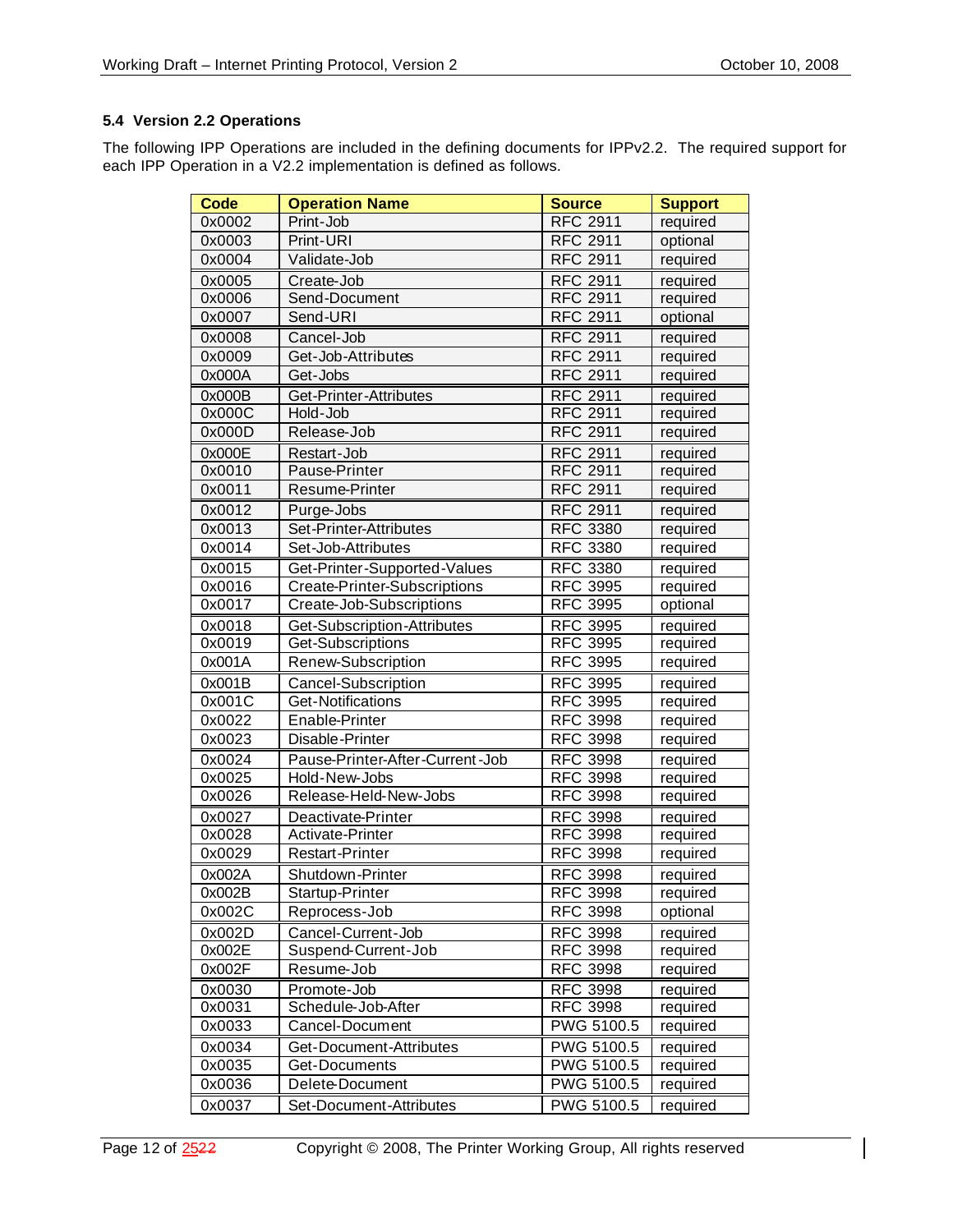# **6 Conformance Requirements**

### **6.1 Printer Conformance Requirements**

To claim conformance to this specification, a printer vendor MUST support all IPP Operations and the associated Attributes specified as required for the indicated IPP 2.0, 2.1, or 2.2 version. In addition, the implementation MUST comply with the conformance requirement for an IPP Object, as specified in [RFC2911] section 5.2. Also, IPPv1.2 and IPPv2.2 must conform to the Job and Printer Administrative operations requirements, as specified in [RFC3998] section 11.

#### **6.2 Client Conformance Requirements**

To claim conformance to this specification, a client vendor MUST explicitly identify the IPP Operations and the associated Attributes included in the implementation. In addition, the implementation MUST comply with conformance requirement for an IPP CLientClient, as specified in [RFC2911] section 5.1.

#### **6.3 HTTP Conformance**

The IPPv1.1 specification [RFC2911] requires transport over HTTP/1.1 as defined in RFC 2616. Many implementations historically have not used a HTTP/1.1 transport or provided complete HTTP/1.1 support.

To claim compliance with any of the IPPv2 versions, an implementation MUST support the complete HTTP/1.1 protocol as defined in RFC 2616, including chunking as defined in section 3.6.1 and the Expect header as defined in section 5.3.

In addition, implementations supporting TLS encryption MUST support the HTTP Upgrade protocol as defined in RFC 2817.

#### **6.4 IPP Unsupported Attributes**

The IPPv1.1 specification [RFC2911] requires that IPP attributes received, that are not supported or not understood, are to be processed according to the defined procedures, and an appropriate status code returned. Many implementations historically have not conformed to this requirement, causing communication problems and failed printing.

To claim compliance with any of the IPPv2 versions, an implementation MUST correctly process attributes, values, or groups that are not supported per RFC 2911, sections 3.1.7, 3.1.8, 3.2.1.2, 3.3.5.1, 3.3.7.1, 4.1.2.3, and 13.1.2.2, including collection attributes as defined in RFC 3382, section 7.

For example, implementations MUST support reading the IPP noValue tag as a valid value for an attribute that normally would be encoded as an enum, integer, name, or keyword value tag. Similarly, implementations MUST correctly process (or ignore) collection values as defined by RFC 3382, even if the implementation does not support the media-col attribute itself.

# **7 IANA and PWG Considerations**

This section contains the exact registration information for IANA to update the procedures defined in TBD.

The following new keyword values are defined for the ipp—-versions—-supported attribute [RFC2911]:

- '2.0': Meets all the conformance requirements of IPP version 2.0, as specified in PWG 51XX.X, in addition to the requirements for IPP 1.1 as specified in RFC 2911 [RFC2911] and RFC 2910 [RFC2910].
- '2.1': Meets all the conformance requirements of IPP version 2.1, as specified in PWG 51XX.X, in addition to the requirements for IPP 2.0 as specified above.
- '2.2': Meets all the conformance requirements of IPP version 2.2, as specified in PWG 51XX.X, in addition to the requirements for IPP 2.1 as specified above.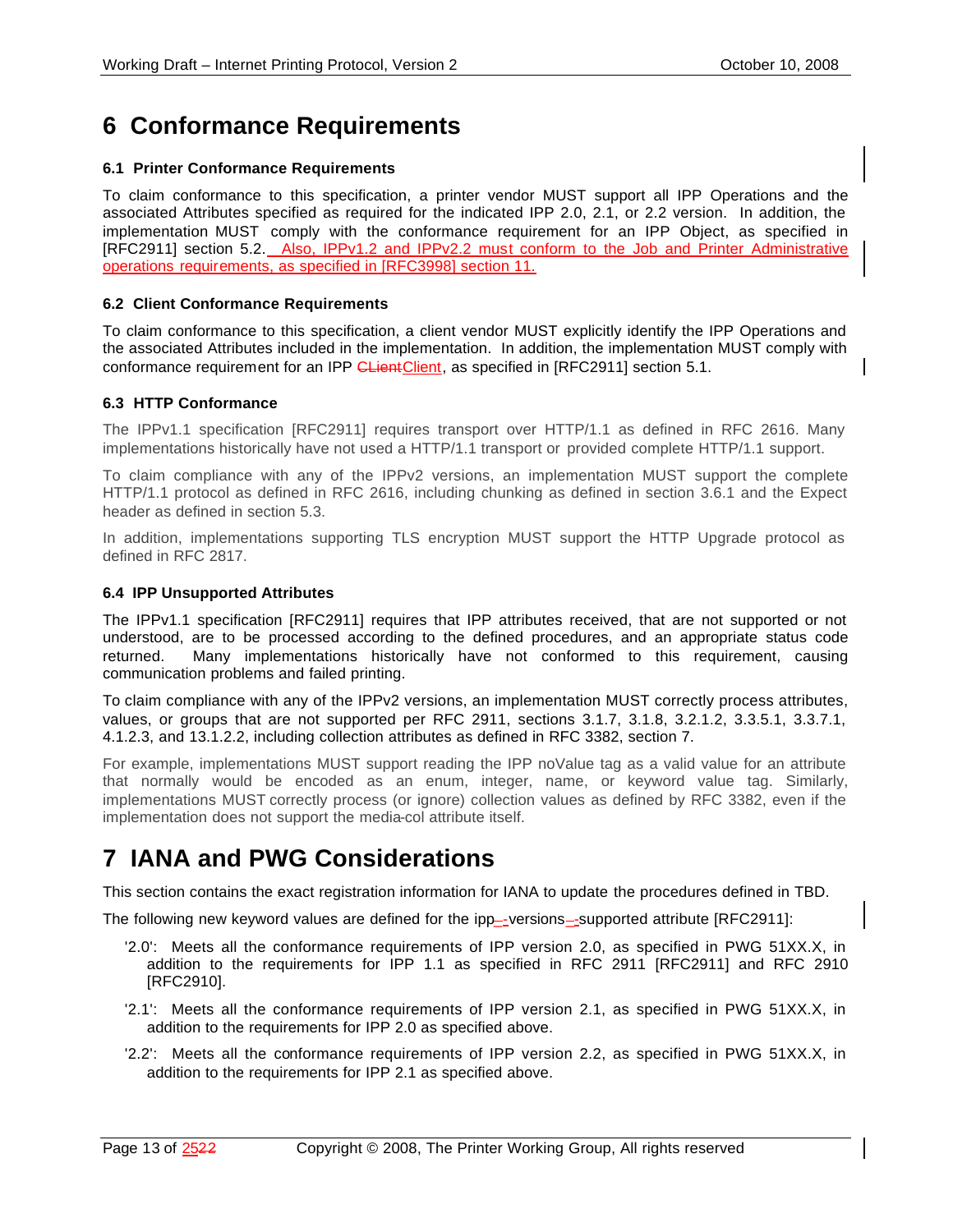NOTE TO RFC EDITORPWG Secretary: When this document is published, replace 51XX.X with the PWG ISTO document number assigned to this specification.

# **8 Internationalization Considerations**

IPP/1.1 [RFC2911] requires conforming Printer implementations to support the UTF-8 [RFC3629] encoding of Unicode [UNICODE] [ISO10646].

For interoperability and best practice support for multiple languages, IPP/2.0 conforming Printer implementations SHOULD support Network Unicode [RFC5198] - which REQUIRES transmission of wellformed UTF-8 strings and RECOMMENDS transmission of normalized UTF-8 strings in Normalization Form C (NFC) [UAX15].

NFC is defined as the result of performing Canonical Decomposition (into base characters and combining marks) followed by Canonical Composition (into canonical composed characters wherever Unicode has assigned them).

NOTE WELL - Performing normalization on UTF-8 strings received from IPP clients and subsequently storing the results (e.g., in IPP Job objects) could cause false negatives in IPP client searches and failed access (e.g., to IPP Printers with percent-encoded UTF -8 URIs now 'hidden').

# **9 Security Considerations**

For interoperability and better support for security, IPP/2.0 conforming Printer implementations SHOULD support TLS/1.1 [RFC4346] with a mandatory cipher suite of TLS\_RSA\_WITH\_3DES\_EDE\_CBC\_SHA.

For interoperability and best practice for security, IPP/2.1 conforming Printer implementations SHOULD support TLS/1.2 [RFC5246] with a mandatory cipher suite of TLS\_RSA\_WITH\_AES\_128\_CBC\_SHA.

For interoperability and best practice for security, IPP/2.2 conforming Printer implementations MUST support TLS/1.2 [RFC5246] with a mandatory cipher suite of TLS\_RSA\_WITH\_AES\_128\_CBC\_SHA.For interoperability and better support for security, the required TLS support and mandatory cipher suite for each IPP version is defined in the following table:

| <b>Version</b>       | <u>∣ TLS Version</u> | <b>TLS Requirement</b> | <b>Mandatory TLS Cipher Suite</b> |
|----------------------|----------------------|------------------------|-----------------------------------|
| IPPV <sub>1</sub> .1 | 1.0 [RFC2246]        | should (per [RFC2911]) | TLS DHE DSS WITH 3DES EDE CBC SHA |
| IPPv 2.0             | $1.1$ [RFC4346]      | <b>SHOULD</b>          | TLS RSA WITH 3DES EDE CBC SHA     |
| IPPV 2.1             | 1.2 [RFC5246]        | <b>SHOULD</b>          | TLS RSA WITH AES 128 CBC SHA      |
| IPP $v$ 2.2          | 1.2 [RFC5246]        | MUST                   | TLS RSA WITH AES 128 CBC SHA      |

# **10 References**

# **10.1 Normative References**

[ISO10646] "Information Technology - Universal Multiple-octet Coded Character Set (UCS)", ISO/IEC Standard 10646, 2006.

[PWG 5100.1]

PWG Candidate Standard 5100.1-2001, IPP "finishings" attribute values extension, February 2001. Available at: ftp://ftp.pwg.org/pub/pwg/candidates/cs-ippfinishings10-20010205-5100.1.pdf, .doc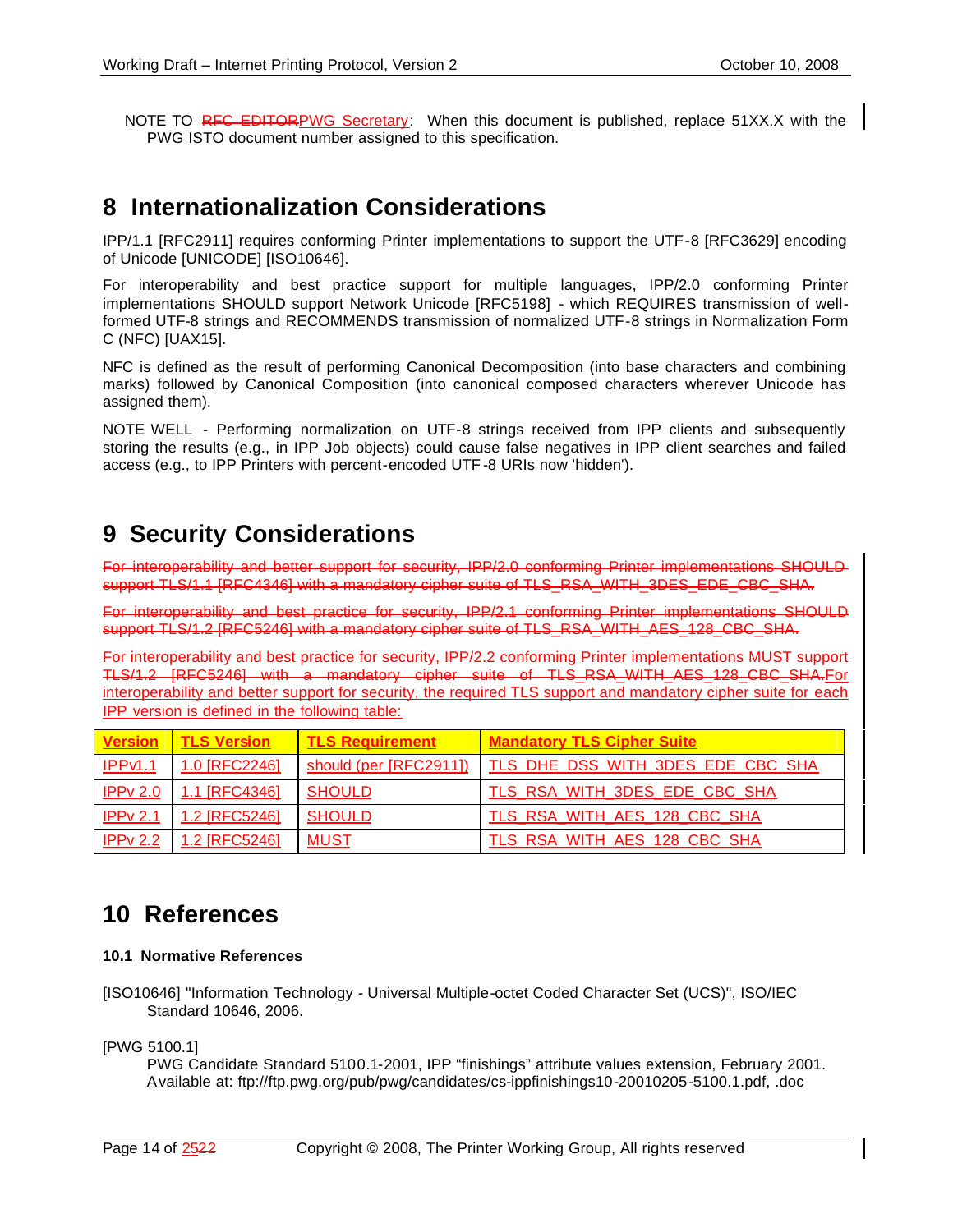#### [PWG 5100.2]

PWG Candidate Standard 5100.2-2001, IPP "output-bin" attribute extension, February 2001. Available at: ftp://ftp.pwg.org/pub/pwg/candidates/cs-ippoutputbin10-20010207-5100.2.pdf, .doc

### [PWG 5100.3]

PWG Candidate Standard 5100.3-2001, IPP Production Printing Attributes – Set 1, February 2001. Available at: ftp://ftp.pwg.org/pub/pwg/candidates/cs-ippprodprint10-20010212-5100.3.pdf, .doc

#### [PWG 5100.5]

PWG Candidate Standard 5100.5, IPP Document Object, October 2003. Available at: ftp://ftp.pwg.org/pub/pwg/candidates/cs-ippdocobject10-20031031-5100.5.pdf, .doc

#### [PWG 5100.6]

PWG Candidate Standard 5100.6, IPP Page Overrides, October 2003. Available at: ftp://ftp.pwg.org/pub/pwg/candidates/cs-ipppageoverride10-20031031-5100.6.pdf, .doc

#### [PWG 5100.7]

PWG Candidate Standard 5100.7, IPP Job Extensions, October 2003. Available at: ftp://ftp.pwg.org/pub/pwg/candidates/cs-ippjobext10-20031031-5100.7.pdf, .doc

#### [PWG 5100.8]

PWG Candidate Standard 5100.8, IPP "-actual" attributes, March 2003. Available at: ftp://ftp.pwg.org/pub/pwg/candidates/cs-ippactuals10-20030313-5100.8.pdf, .doc

#### [PWG 5101.1]

PWG Candidate Standard 5101.1-2002, Media Standardized Names, February 2002. Available at: ftp://ftp.pwg.org/pub/pwg/candidates/cs-pwgmsn10-20020226-5101.1.pdf, .doc

#### [RFC2119]

Key words for use in RFCs to Indicate Requirement Levels, RFC 2119, Bradner. March 1997.

[RFC2246] T.Dierks, C. Allen, "Transport Layer Security 1.0", RFC 2246, January 1999, http://www.ietf.org/rfc/rfc2246.txt

# [RFC2616]

Hypertext Transfer Protocol -- HTTP/1.1. R. Fielding, J. Gettys, J. Mogul, H. Frystyk, L. Masinter, P. Leach, T. Berners-Lee. June 1999.

# [RFC2817]

Upgrading to TLS Within HTTP/1.1. R. Khare, S. Lawrence. May 2000.

#### [RFC2910]

R. Herriot, S. Butler, P. Moore, R. Tuner, J. Wenn "Internet Printing Protocol/1.1: Encoding and Transport", RFC 2910, September, 2000.

#### [RFC2911]

R. deBry, T. Hastings, R. Herriot, S. Isaacson, P. Powell, "Internet Printing Protocol/1.1: Model and Semantics", RFC 2911, September, 2000.

#### [RFC3380]

 T. Hastings, R. Herriot, C. Kugler, H. Lewis, "Internet Printing Protocol (IPP): Job and Printer Set Operations", RFC 3380, September 2002.

# [RFC3381]

T. Hastings, H. Lewis, R. Bergman, "Internet Printing Protocol (IPP): Job Progress Attributes,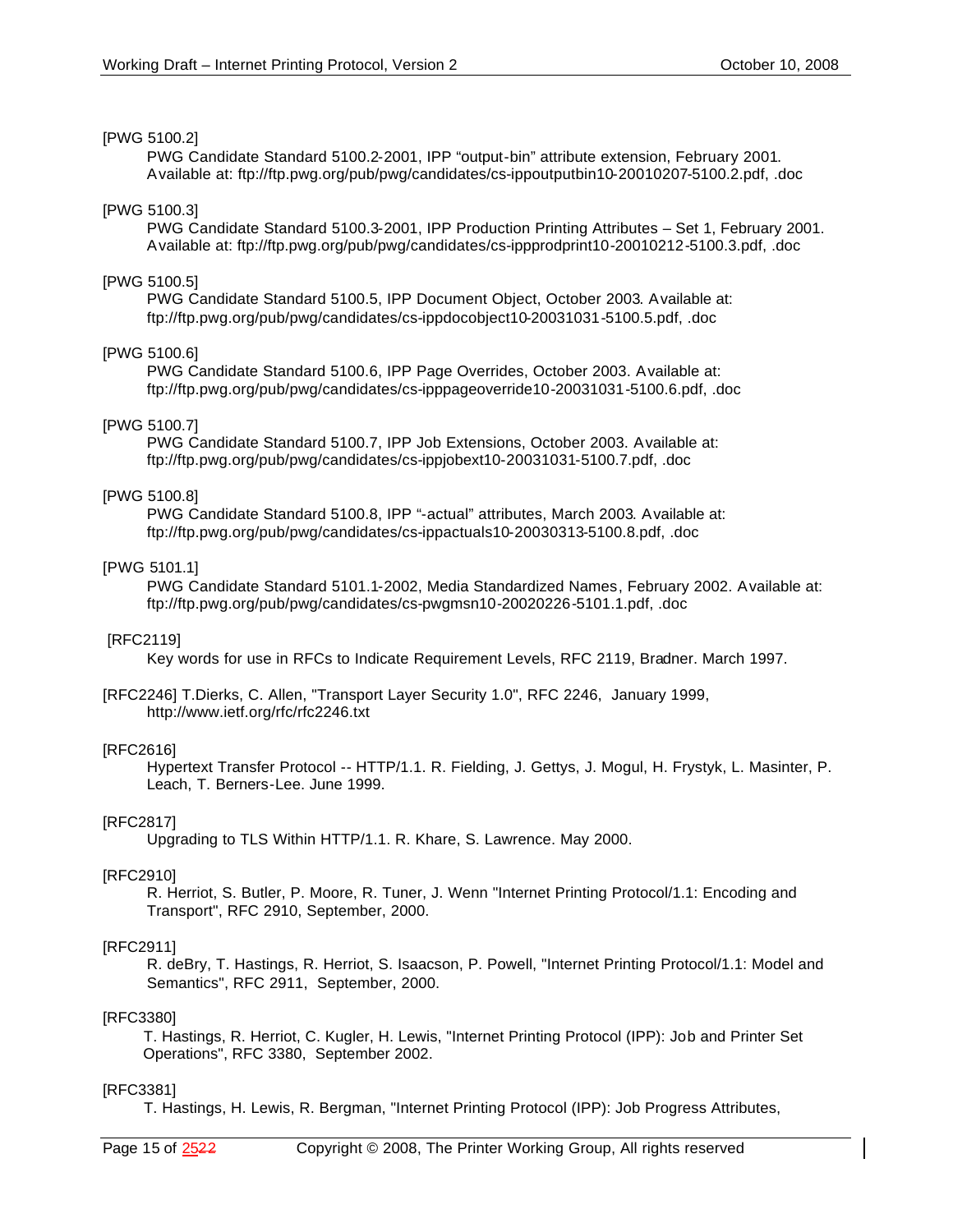RFC 3381, September 2002.

#### [RFC3382]

R. deBry, R. Herriot, T. Hastings, K. Ocke, P. Zehler, "Internet Printing Protocol (IPP): The 'collection' Attribute Syntax", RFC 2566, September 2002.

#### [RFC3510]

R. Herriot, I. McDonald, "Internet Printing Protocol/1.1: IPP URL Scheme", RFC 2910, September, 2000.

[RFC3629] F. Yergeau, "UTF-8 Transformation of ISO 10646", RFC 3629, November 2003, http://www.ietf.org/rfc/rfc3629.txt

#### [RFC3995]

R. Herriot, T. Hastings, "Internet Printing Protocol/1.1: IPP Event Notifications and Subscriptions", RFC 3995, March 2005.

#### [RFC3996]

 R. Herriot, T. Hastings, H. Lewis, "Internet Printing Protocol (IPP): The 'ippget' Delivery Method for Event Notifications", RFC 3996, March, 2005.

#### [RFC3998]

 Kugler, Lewis, Hastings. "Internet Printing Protocol (IPP):Job and Printer Administrative Operations", RFC 3998, March, 2005.

[RFC4346] T.Dierks, E. Rescorla, "Transport Layer Security 1.1", RFC 4346, April 2006, http://www.ietf.org/rfc/rfc4346.txt

#### [RFC5198]

J. Klensin, M. Padlipsky. "Unicode Format for Network Interchange", RFC 5198, March, 2008.

- [RFC5246] T.Dierks, E. Rescorla, "Transport Layer Security 1.2", RFC 5246, August 2008, http://www.ietf.org/rfc/rfc5246.txt
- [UAX15] M. Davis, M. Duerst, "Unicode Normalization Forms", Unicode Standard Annex 15, March 2008, http://www.unicode.org/reports/tr15/
- [UNICODE] M. Davis, et al, "Unicode Standard v5.1.0", Unicode Standard, April 2008, http://www.unicode.org/versions/Unicode5.1.0/

#### **10.2 Informative References**

#### [RFC2565]

R. Herriot, S. Butler, P. Moore, R. Turner, "Internet Printing Protocol/1.0: Encoding and Transport", RFC 2565, April, 1999.

#### [RFC2566]

R. deBry, T. Hastings, R. Herriot, S. Isaacson, P. Powell, "Internet Printing Protocol/1.0: Model and Semantics", RFC 2566, April, 1999.

#### [RFC2567]

D. Wright, IETF IPP Design Goals, RFC 2567, April 1999.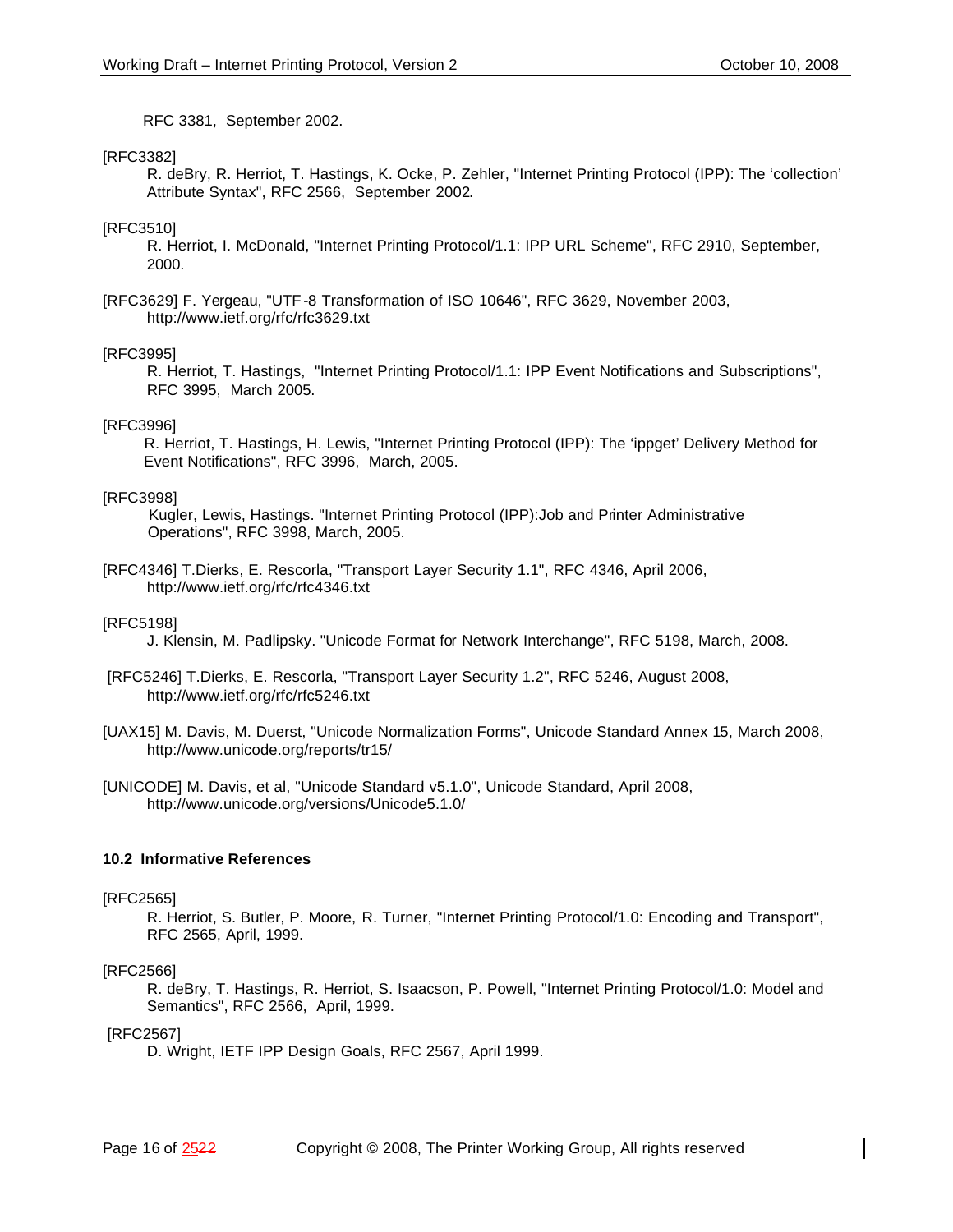[RFC3196]

T. Hastings, C. Manros, K. Kugler, H. Holst, P. Zehler, "Internet Printing Protocol/1.1: Implementor's Guide", RFC 3196, November, 2001.

# **11 Required Attributes**

This section defines the IPP attributes required to be supported for conformance to each of the IPP version 2.X levels.

**ISSUE: Should this section show the attributes that are required for IPPv1.1? Is this the same as IPPv2.0?**

**ISSUE: Should IPPv2.1 and IPPv2.2 also show all the attributes required? These tables show the added attributes from IPPv2.0 and IPP2.1.**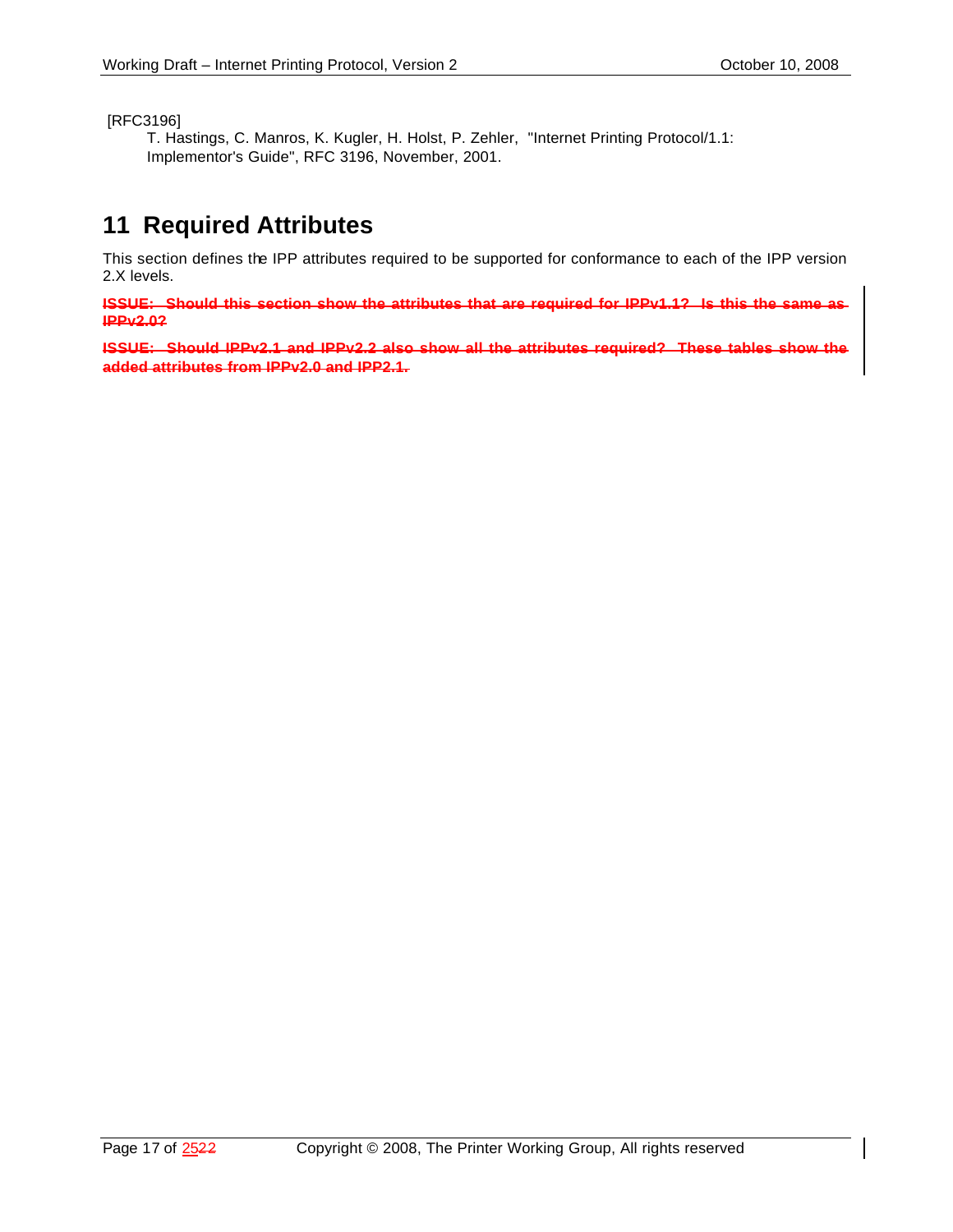# **11.1 Version 2.01.1 Attributes**

The following IPP Attributes are included in the defining documentsrequired to be supported for IPPv2.0IPPv1.1 implementations. The required support for each IPP Attribute in a V2.0 implementation is defined as follows. Note that a  $V2.0V1.1$  implementation may also include support for additional IPP Attributes other than specified in this list.

| <b>Attribute Name</b>                | <b>Source</b>   |
|--------------------------------------|-----------------|
| attributes-charset                   | RFC 2911        |
| attributes-natural-language          | <b>RFC 2911</b> |
| charset-configured                   | <b>RFC 2911</b> |
| charset-supported                    | <b>RFC 2911</b> |
| compression                          | <b>RFC 2911</b> |
| compression-supported                | <b>RFC 2911</b> |
| document-format                      | <b>RFC 2911</b> |
| document-format-default              | <b>RFC 2911</b> |
| document-format-supported            | <b>RFC 2911</b> |
| document-name                        | <b>RFC 2911</b> |
| generated-natural-language-supported | <b>RFC 2911</b> |
| <b>Ippipp</b> -attribute-fidelity    | <b>RFC 2911</b> |
| ipp-versions-supported               | <b>RFC 2911</b> |
| job-id                               | RFC 2911        |
| job-name                             | <b>RFC 2911</b> |
| job-originating-user-name            | <b>RFC 2911</b> |
| job-printer-up-time                  | <b>RFC 2911</b> |
| job-printer-uri                      | <b>RFC 2911</b> |
| job-state                            | <b>RFC 2911</b> |
| job-state-reasons                    | <b>RFC 2911</b> |
| job-uri                              | <b>RFC 2911</b> |
| limit                                | <b>RFC 2911</b> |
| my-jobs                              | <b>RFC 2911</b> |
| natural-language-configured          | <b>RFC 2911</b> |
| operations-supported                 | <b>RFC 2911</b> |
| pdl-override-supported               | <b>RFC 2911</b> |
| printer-is-accepting-jobs            | <b>RFC 2911</b> |
| printer-name                         | <b>RFC 2911</b> |
| printer-state                        | <b>RFC 2911</b> |
| printer-state-reasons                | <b>RFC 2911</b> |
| printer-up-time                      | <b>RFC 2911</b> |
| printer-uri                          | <b>RFC 2911</b> |
| printer-uri-supported                | <b>RFC 2911</b> |
| queued-job-count                     | RFC 2911        |
| requested-attributes                 | <b>RFC 2911</b> |
| requesting-user-name                 | <b>RFC 2911</b> |
| time-at-completed                    | <b>RFC 2911</b> |
| time-at-creation                     | <b>RFC 2911</b> |
| time-at-processing                   | <b>RFC 2911</b> |
| uri-authentication-supported         | <b>RFC 2911</b> |
| uri-security-supported               | <b>RFC 2911</b> |
| which-jobs                           | <b>RFC 2911</b> |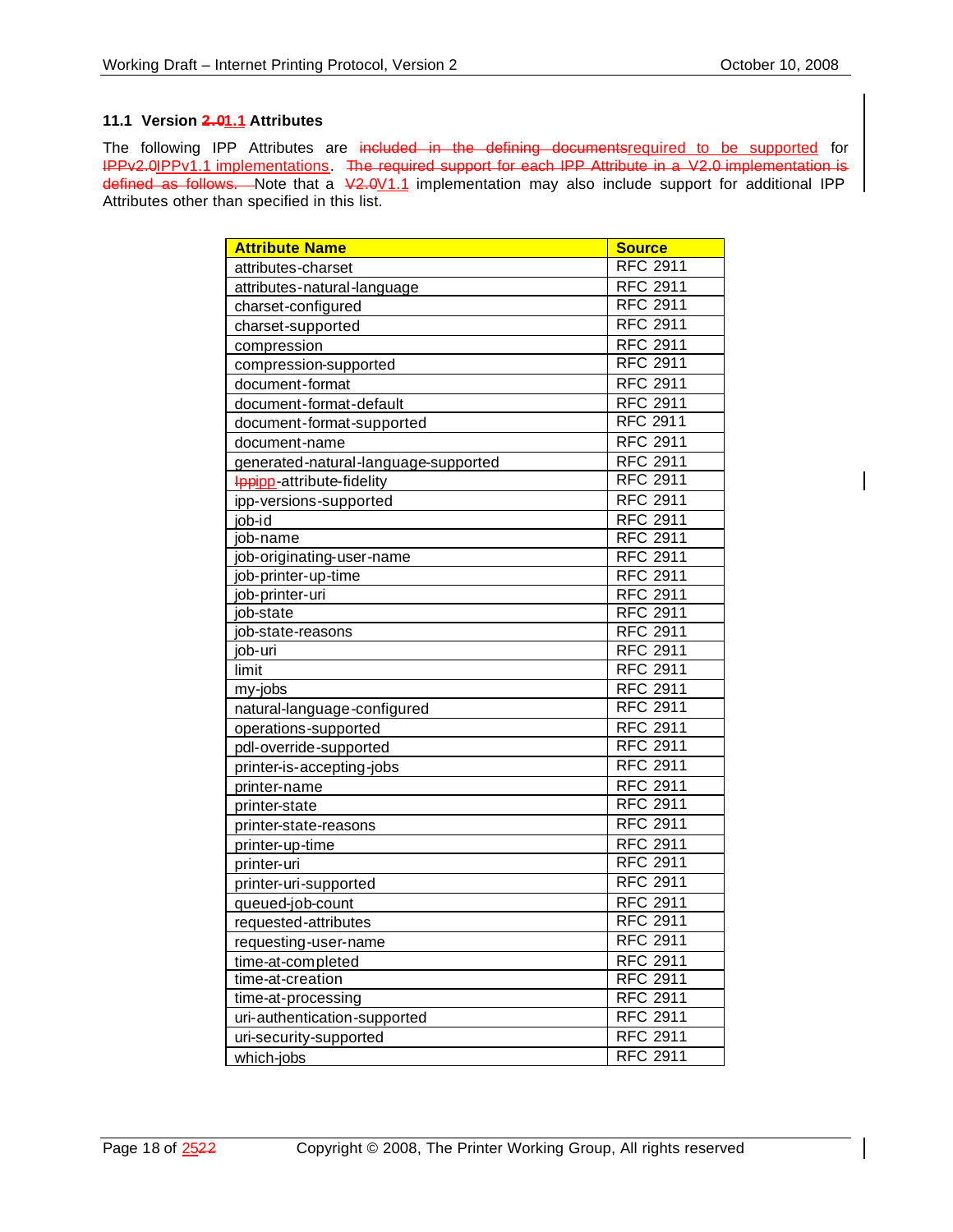# **11.2 Version 2.0 Attributes**

The following IPP Attributes are required to be supported for IPPv2.0, in addition to all the attributes listed in paragraph 11.1 as required for IPPv1.1 implementations. Note that a V2.0 implementation may also include support for additional IPP Attributes other than specified in this list.

| <b>Attribute Name</b>           | <b>Source</b>   |
|---------------------------------|-----------------|
| color-supported                 | <b>RFC 2911</b> |
| copies                          | <b>RFC 2911</b> |
| copies-default                  | <b>RFC 2911</b> |
| copies-supported                | <b>RFC 2911</b> |
| finishings                      | <b>RFC 2911</b> |
| finishings-default              | <b>RFC 2911</b> |
| finishings-supported            | <b>RFC 2911</b> |
| orientation-requested           | <b>RFC 2911</b> |
| orientation-requested-default   | <b>RFC 2911</b> |
| orientation-requested-supported | RFC 2911        |
| media (note 1)                  | <b>RFC 2911</b> |
| media-default (note 1)          | <b>RFC 2911</b> |
| media-supported (note 1)        | <b>RFC 2911</b> |
| pages-per-minute                | <b>RFC 2911</b> |
| pages-per-minute-color (note 2) | RFC 2911        |
| print-quality                   | <b>RFC 2911</b> |
| print-quality-default           | <b>RFC 2911</b> |
| print-quality-supported         | <b>RFC 2911</b> |
| printer-info                    | <b>RFC 2911</b> |
| printer-location                | <b>RFC 2911</b> |
| printer-make-and-model          | <b>RFC 2911</b> |
| printer-more-info               | <b>RFC 2911</b> |
| printer-resolution              | <b>RFC 2911</b> |
| printer-resolution-default      | <b>RFC 2911</b> |
| printer-resolution-supported    | <b>RFC 2911</b> |
| sides                           | <b>RFC 2911</b> |
| sides-default                   | <b>RFC 2911</b> |
| sides-supported                 | <b>RFC 2911</b> |

# Notes:

- 1. Media names are to be as specified in [PWG 5101.1].
- 2. This attribute is required only if the printer supports more than 1 color.

# **11.2 3 Version 2.1 Attributes**

The following IPP Attributes are required to be supported included in the defining documents for IPPv2.1, in addition to all the attributes listed in paragraph 11.1 as required for IPPv1.1 implementations and all the attributes listed in paragraph 11.2 as required for IPPv2.0 implementations. The required support for each IPP Attribute in a V2.1 implementation is defined as follows. Note that a V2.1 implementation may also include support for additional IPP Attributes other than specified in this list.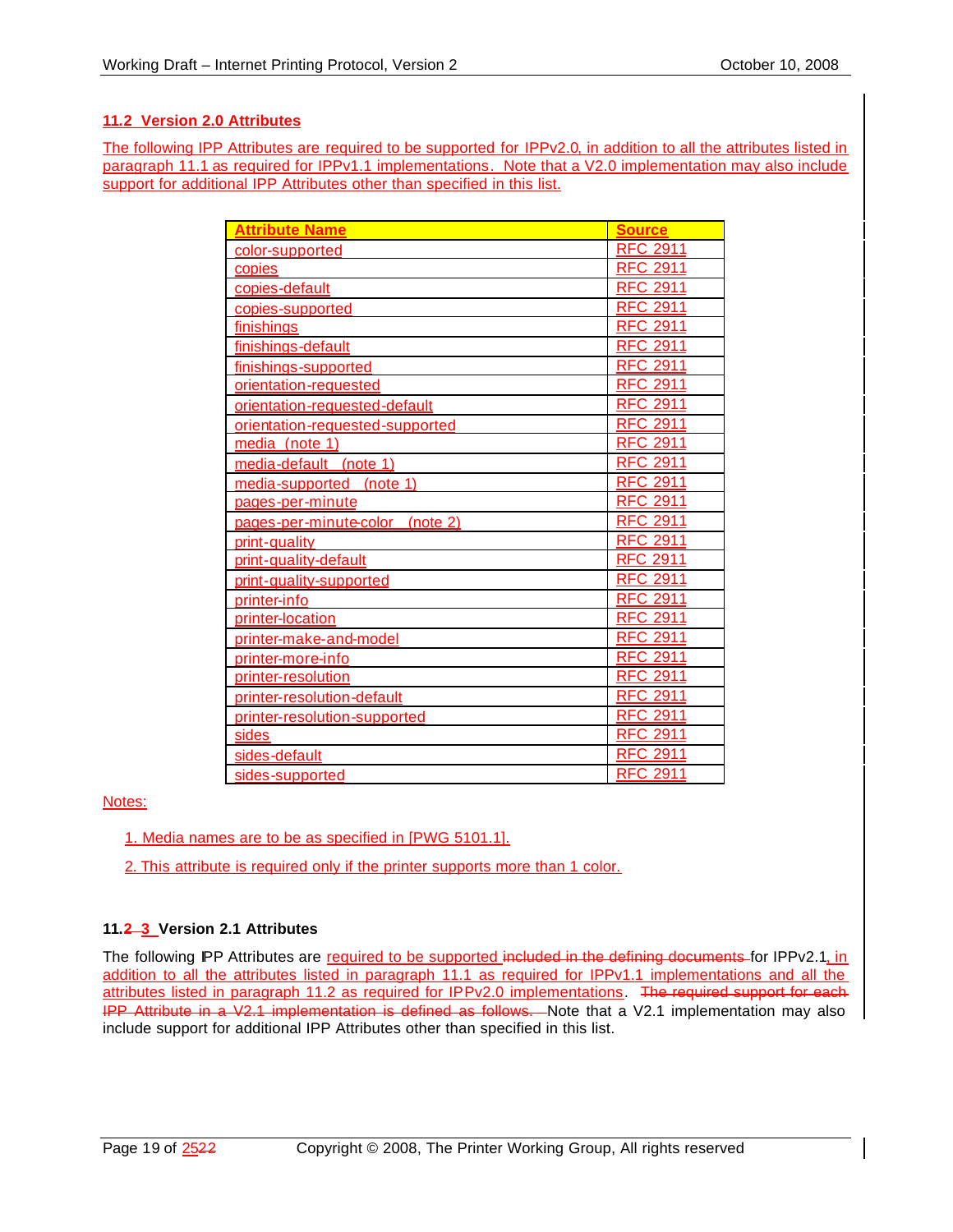$\overline{\phantom{a}}$ 

| <b>Attribute Name</b>                 | <b>Source</b>   |
|---------------------------------------|-----------------|
| compression-supplied                  | PWG 5100.7      |
| ippget-event-life                     | <b>RFC 3996</b> |
| job-hold-until                        | <b>RFC 2911</b> |
| job-hold-until-default                | <b>RFC 2911</b> |
| job-hold-until-supported              | <b>RFC 2911</b> |
| job-priority                          | <b>RFC 2911</b> |
| job-priority-default                  | <b>RFC 2911</b> |
| job-priority-supported                | <b>RFC 2911</b> |
| job-settable-attributes-supported     | <b>RFC 3380</b> |
| job-sheets                            | <b>RFC 2911</b> |
| job-sheets-default                    | <b>RFC 2911</b> |
| job-sheets-supported                  | <b>RFC 2911</b> |
| last-document                         | <b>RFC 2911</b> |
| media-col                             | <b>RFC 3282</b> |
| media-col-default                     | <b>RFC 3382</b> |
| media-col-ready                       | <b>RFC 3382</b> |
| media-col-supported                   | <b>RFC 3382</b> |
| multiple-operation-time-out           | <u>RFC 2911</u> |
| notify-charset                        | <b>RFC 3995</b> |
| notify-events                         | <b>RFC 3995</b> |
| notify-events-default                 | <b>RFC 3995</b> |
| notify-events-supported               | <b>RFC 3995</b> |
| notify-get-interval                   | <b>RFC 3996</b> |
| notify-job-id                         | <b>RFC 3995</b> |
| notify-lease-duration                 | <b>RFC 3995</b> |
| notify-lease-duration-default         | <b>RFC 3995</b> |
| notify-lease-duration-supported       | <b>RFC 3995</b> |
| notify-lease-expiration-time          | <b>RFC 3995</b> |
| notify-max-events-supported           | <b>RFC 3995</b> |
| notify-natural-language               | <b>RFC 3995</b> |
| notify-printer-up-time                | <b>RFC 3995</b> |
| notify-printer-uri                    | <b>RFC 3995</b> |
| notify-pull-method                    | <b>RFC 3995</b> |
| notify-pull-method-supported          | <b>RFC 3995</b> |
| notify-sequence-number                | <b>RFC 3995</b> |
| notify-sequence-numbers               | <b>RFC 3996</b> |
| notify-subscribed-event               | <b>RFC 3995</b> |
| notify-subscriber-user-name           | <b>RFC 3995</b> |
| notify-subscription-id                | <b>RFC 3995</b> |
| notify-subscription-ids               | <b>RFC 3996</b> |
| notify-text                           | <b>RFC 3995</b> |
| notify-time-interval                  | <b>RFC 3995</b> |
| notify-user-data                      | <b>RFC 3995</b> |
| notify-wait                           | <b>RFC 3996</b> |
| printer-settable-attributes-supported | <b>RFC 3380</b> |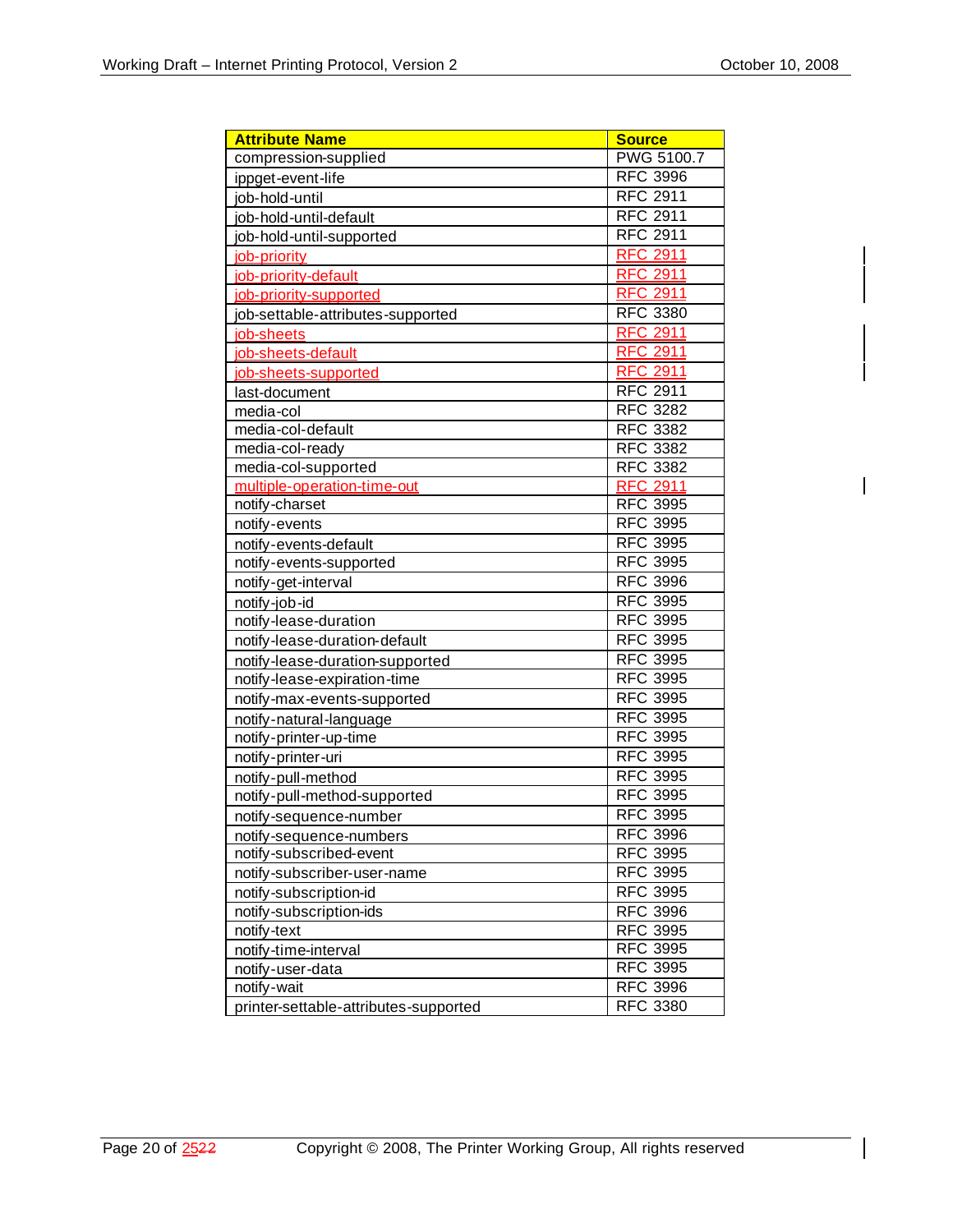# **11.3 4 Version 2.2 Attributes**

The following IPP Attributes are required to be supported for IPPv2.1, in addition to all the attributes listed in paragraph 11.1 as required for IPPv1.1 implementations and all the attributes listed in paragraph 11.2 as required for IPPv2.0 implementations plus all the attributes listed in paragraph 11.3 as required for IPPv2.1 implementations. included in the defining documents for IPPv2.2. The required support for each IPP Attribute in a V2.2 implementation is defined as follows. Note that a V2.2 implementation may also include support for additional IPP Attributes other than specified in this list.

| <b>Attribute Name</b>            | <b>Source</b>   |
|----------------------------------|-----------------|
| document-job-id                  | PWG 5100.5      |
| document-job-url                 | PWG 5100.5      |
| document-number                  | PWG 5100.5      |
| document-printer-uri             | PWG 5100.5      |
| document-state                   | PWG 5100.5      |
| document-state-reasons           | PWG 5100.5      |
| job-mandatory-attributes         | PWG 5100.5      |
| multiple-document-handling       | PWG 5100.5      |
| multiple-document-jobs-supported | <b>RFC 2911</b> |
| number-of-documents              | PWG 5100.5      |
| number-up                        | <b>RFC 2911</b> |
| number-up-default                | <b>RFC 2911</b> |
| number-up-supported              | <b>RFC 2911</b> |
| overrides                        | PWG 5100.6      |
| page-ranges                      | <b>RFC 2911</b> |
| page-ranges-supported            | <b>RFC 2911</b> |
| printer-message-from-operator    | <b>RFC 2911</b> |

# **12 Author's Addresses**

#### **Ron Bergman**

Ricoh Americas Corporation **Phone: 805-426-6542** 2635 Park Center Drive FAX:

**Harry Lewis** InfoPrint Solutions Company Phone: 303-924-5337 6300 Diagonal Highway FAX:

# **Ira McDonald**

 High North Phone: 906-494-2434 PO Box 221 FAX:

# **Michael R. Sweet**

Apple Computer **Phone: 408-974-8798** 1 Infinite Loop, MS 302-3PG FAX: Cupertino, CA 95014 **EXECUPER EXECUPER E-mail:** msweet@apple.com

Simi Valley, CA 93065 e-mail: Ron.Bergman@ricoh-usa.com

Boulder, CO 80301 e-mail: harryl@us.ibm.com

Grand Marais, MI 49839 **butter and State and Taracceretists** e-mail: blueroofmusic@gmail.com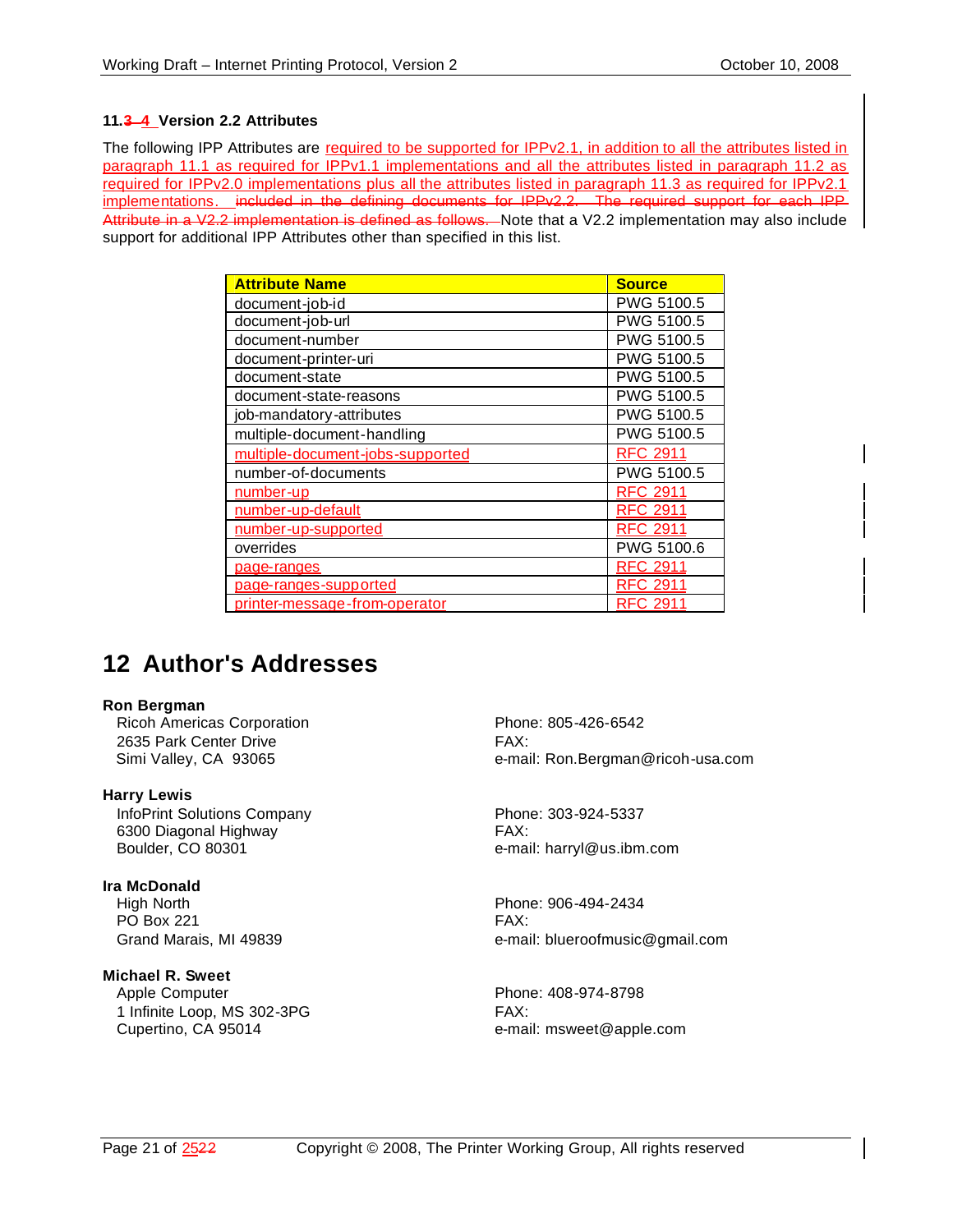#### **The authors would like to especially thank the following individuals who also contributed significantly to the development of this document:**

**The following individuals also contributed to the development of this document:**

| Jerry Thrasher     | Lexmark    |
|--------------------|------------|
| Craig Whittle      | Sharp      |
| Dave Whitehead     | Lexmark    |
| <b>Bill Wagner</b> | <b>TIC</b> |
| Peter Zehler       | Xerox      |
| Lee Farrell        | Canon      |
| Glen Petrie        | Epson      |
| <b>Ted Tronson</b> | Novell     |
|                    |            |

# **13 Appendix X Document Revisions**

# **This section is to be removed when this document is approved!**

# **A. Changes made to create October 10, 2008 version**

Section 6.1: Added " Also, IPPv1.2 and IPPv2.2 must conform to the Job and Printer Administrative operations requirements, as specified in [RFC3998] section 11." Section 7: Changed " ipp\_versions\_supported" to " ipp-versions-supported" Changed "RFC EDITOR" to PWG Secretary" Section 9: Revised to show requirements as a table. Restored requirements for IPPv1.1 removed in last update (9/29/2008).. Section 11: Major changes Section 11.1 changed to apply to IPPv1.1, text modified, no changes to table. Section 11.2 New section for IPPv2.0. Section 11.3 was 11.2, text modified and new entries added to table. Section 11.4 was 11.3, text modified and new entries added to table.

# **B. Changes made to create September 29, 2008 version**

Section 6: Moved 6.1 to 6.4, moved 6.2 to 6.3, added new sections 6.1 and 6.2

In 6.3 and 6.4, changed "current IPP" to "IPPv1.1".

- Section 7: Replaced "this document" with "PWG 51XX.X" in three places. Added: " NOTE TO RFC EDITOR: When this document is published, replace 51XX.X with the PWG ISTO document number assigned to this specification."
- Section 8: Replaced "For interoperability and basic support for multiple languages, IPP/1.1 conforming Printer implementations MUST support…"
	- With " IPP/1.1 [RFC2911] requires conforming Printer implementations to support…"
- Section 9: Deleted " For interoperability and basic support for security, IPP/1.1 conforming Printer implementations SHOULD support TLS/1.0 [RFC2246] with a mandatory cipher suite of TLS\_DHE\_DSS\_WITH\_3DES\_EDE\_CBC\_SHA."

Section 10.1: Reordered entries to maintain alphabetical/numeric order.

Section 11 Required Attributes: New section. Renumbered remaining sections

# **C. Changes made to create September 19, 2008 version**

Section 7 Added:

The following new keyword values are defined for the ipp versions supported attribute [RFC2911]: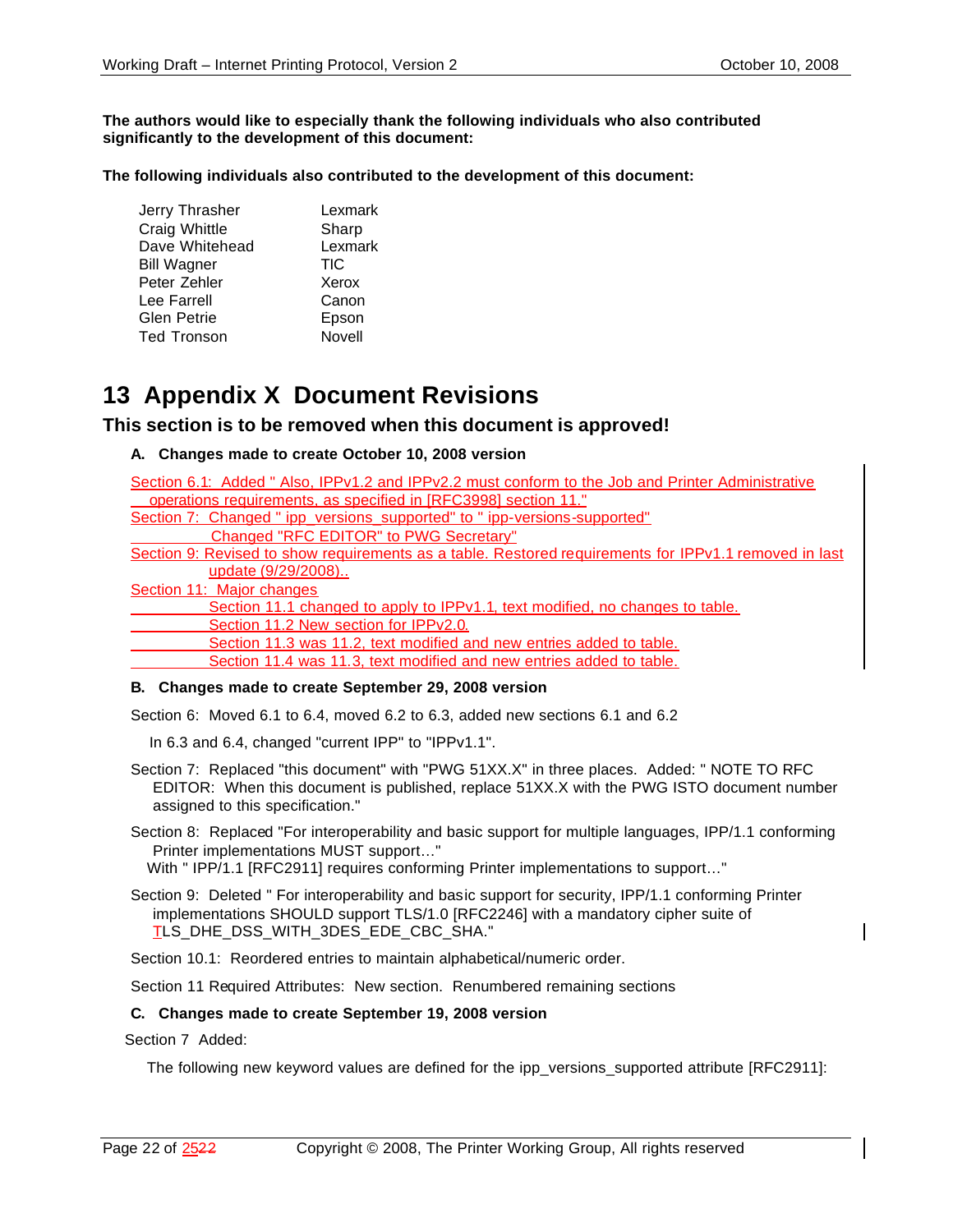- '2.0': Meets all the conformance requirements of IPP version 2.0, as specified in this document, in addition to the requirements for IPP 1.1 as specified in RFC 2911 [RFC2911] and RFC 2910 [RFC2910].
- '2.1': Meets all the conformance requirements of IPP version 2.1, as specified in this document, in addition to the requirements for IPP 2.0 as specified above.
- '2.2': Meets all the conformance requirements of IPP version 2.2, as specified in this document, in addition to the requirements for IPP 2.1 as specified above.

#### Section 8 Added:

For interoperability and basic support for multiple languages, IPP/1.1 conforming Printer implementations MUST support the UTF-8 [RFC3629] encoding of Unicode [UNICODE] [ISO10646].

For interoperability and best practice support for multiple languages, IPP/2.0 conforming Printer implementations SHOULD support Network Unicode [RFC5198] - which REQUIRES transmission of well-formed UTF-8 strings and RECOMMENDS transmission of normalized UTF -8 strings in Normalization Form C (NFC) [UAX15].

NFC is defined as the result of performing Canonical Decomposition (into base characters and combining marks) followed by Canonical Composition (into canonical composed characters wherever Unicode has assigned them).

NOTE WELL - Performing normalization on UTF -8 strings received from IPP clients and subsequently storing the results (e.g., in IPP Job objects) could cause false negatives in IPP client searches and failed access (e.g., to IPP Printers with percent-encoded UTF-8 URIs now 'hidden').

#### Section 8 Removed:

In addition to the internationalization requirements in the referenced IPP specifications, it is strongly recommended the inclusion of Network Unicode [RFC5198] to provide support of multiple languages." Was " This document presents no internationalization considerations for IPP implementations beyond those covered in the referenced IPP Specifications."

#### Section 9 Added:

For interoperability and basic support for security, IPP/1.1 conforming Printer implementations SHOULD support TLS/1.0 [RFC2246] with a mandatory cipher suite of LS\_DHE\_DSS\_WITH\_3DES\_EDE\_CBC\_SHA.

For interoperability and better support for security, IPP/2.0 conforming Printer implementations SHOULD support TLS/1.1 [RFC4346] with a mandatory cipher suite of TLS\_RSA\_WITH\_3DES\_EDE\_CBC\_SHA.

For interoperability and best practice for security, IPP/2.1 conforming Printer implementations SHOULD support TLS/1.2 [RFC5246] with a mandatory cipher suite of TLS\_RSA\_WITH\_AES\_128\_CBC\_SHA.

For interoperability and best practice for security, IPP/2.2 conforming Printer implementations MUST support TLS/1.2 [RFC5246] with a mandatory cipher suite of TLS\_RSA\_WITH\_AES\_128\_CBC\_SHA.

#### Section 10 Added:

- [ISO10646] "Information Technology Universal Multiple-octet Coded Character Set (UCS)", ISO/IEC Standard 10646, 2006.
- [RFC2246] T.Dierks, C. Allen, "Transport Layer Security 1.0", RFC 2246, January 1999, http://www.ietf.org/rfc/rfc2246.txt
- [RFC3629] F. Yergeau, "UTF -8 Transformation of ISO 10646", RFC 3629, November 2003, http://www.ietf.org/rfc/rfc3629.txt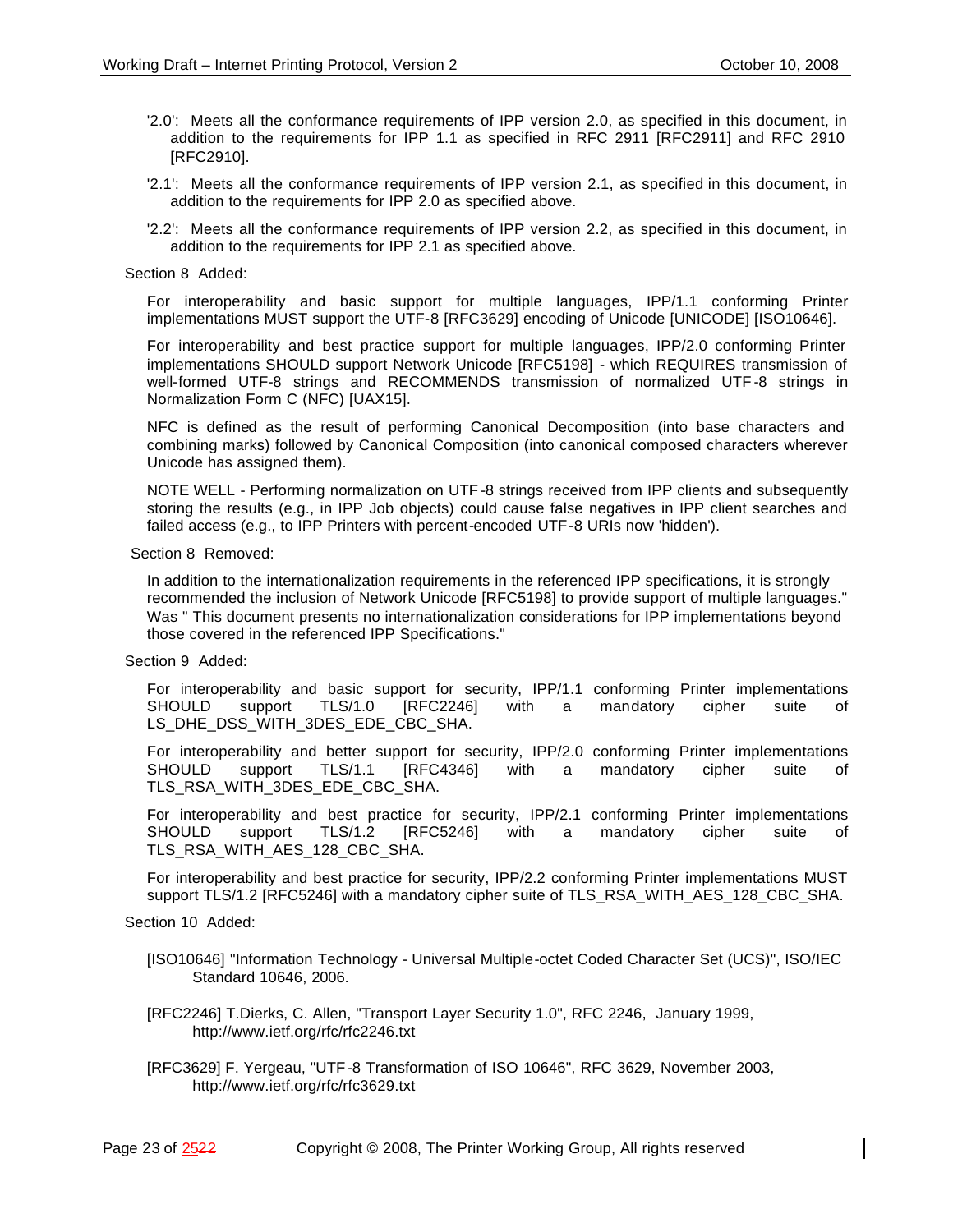- [RFC4346] T.Dierks, E. Rescorla, "Transport Layer Security 1.1", RFC 4346, April 2006, http://www.ietf.org/rfc/rfc4346.txt
- [RFC5246] T.Dierks, E. Rescorla, "Transport Layer Security 1.2", RFC 5246, August 2008, http://www.ietf.org/rfc/rfc5246.txt
- [UAX15] M. Davis, M. Duerst, "Unicode Normalization Forms", Unicode Standard Annex 15, March 2008, http://www.unicode.org/reports/tr15/
- [UNICODE] M. Davis, et al, "Unicode Standard v5.1.0", Unicode Standard, April 2008, http://www.unicode.org/versions/Unicode5.1.0/

#### **D. Changes made to create August 27, 2008 version.**

Section 6.3: Removed entire section

Section 10: Removed references for [JFIF], [RFC2083], [PWG 5102.3], and [X-PRINT].

#### **E. Changes made to create August 15, 2008 version.**

Removed references to "Simple Workgroup Printer", "Enterprise Printer", and "Production Printer". Where appropriate these names were changed to "IPPv2.0", "IPPv2.1", and "IPPv2.2" respectively.

#### **F. Changes made to create August 6, 2008 version.**

Changed format of document location to conform to the PWG Process Specification.

Updated the Table Of Contents.

A global replacement of "Work Group" with "Workgroup".

Section 3 Added 3.1 Rational and 3.2 Use Models text.

Section 4.4 Added "RFC 3382 The 'collection' Attribute Syntax (September 2002)". Also, corrected publication dates for RFC 3380, RFC 3381, RFC 3996, and RFC 3998.

Section 5.2 Added " Note that a V2.0 implementation may also include support for additional IPP operations other than specified in this list."

Section 5.3 Added " Note that a V2.1 implementation may also include support for additional IPP operations other than specified in this list."

Section 6 Renamed "Conformance Requirements" was "IPPv2 Protocol Addenda"

Current text in section 6 added to Section 6.1

Section 6.1 " Many implementations historically have not conformed to this requirement, causing communication problems and failed printing." was " It has been reported that many implementations do not conform to this requirement, which can result in problems with the host side communication processes."

Section 6.1 Added to end of second paragraph "…, including collection attributes as defined in RFC 3382, section 7."

Section 6.1 Added third paragraph " For example, implementations MUST support reading the IPP noValue tag as a valid value for an attribute that normally would be encoded as an enum, integer, name, or keyword value tag. Similarly, implementations MUST correctly process (or ignore) collection values as defined by RFC 3382, even if the implementation does not support the media-col attribute itself."

Added Section 6.2 and 6.3.

Added Section 7 IANA and PWG Considerations (The remaining sections have been renumbered.)